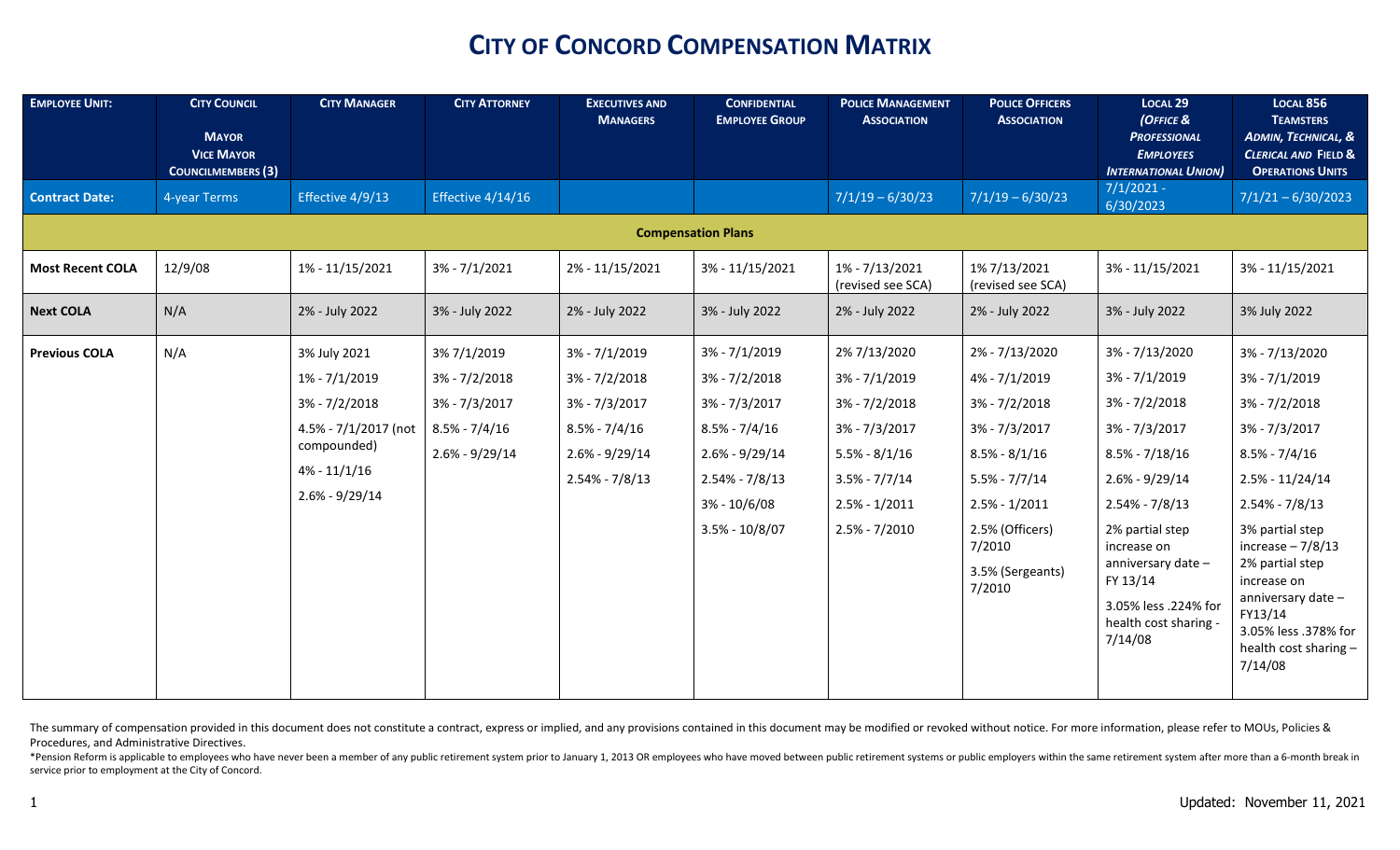| <b>EMPLOYEE UNIT:</b>                                                  | <b>CITY COUNCIL</b><br><b>MAYOR</b><br><b>VICE MAYOR</b><br><b>COUNCILMEMBERS (3)</b> | <b>CITY MANAGER</b>                      | <b>CITY ATTORNEY</b>                     | <b>EXECUTIVES AND</b><br><b>MANAGERS</b> | <b>CONFIDENTIAL</b><br><b>EMPLOYEE GROUP</b> | <b>POLICE MANAGEMENT</b><br><b>ASSOCIATION</b> | <b>POLICE OFFICERS</b><br><b>ASSOCIATION</b> | LOCAL <sub>29</sub><br>(OFFICE &<br><b>PROFESSIONAL</b><br><b>EMPLOYEES</b><br><b>INTERNATIONAL UNION)</b> | <b>LOCAL 856</b><br><b>TEAMSTERS</b><br>ADMIN, TECHNICAL, &<br><b>CLERICAL AND FIELD &amp;</b><br><b>OPERATIONS UNITS</b>                                                                                    |
|------------------------------------------------------------------------|---------------------------------------------------------------------------------------|------------------------------------------|------------------------------------------|------------------------------------------|----------------------------------------------|------------------------------------------------|----------------------------------------------|------------------------------------------------------------------------------------------------------------|--------------------------------------------------------------------------------------------------------------------------------------------------------------------------------------------------------------|
| <b>Contract Date:</b>                                                  | 4-year Terms                                                                          | Effective 4/9/13                         | Effective $4/14/16$                      |                                          |                                              | $7/1/19 - 6/30/23$                             | $7/1/19 - 6/30/23$                           | $7/1/2021 -$<br>6/30/2023                                                                                  | $7/1/21 - 6/30/2023$                                                                                                                                                                                         |
| <b>One-Time Equity</b><br>Adjustment<br><b>Effective</b><br>11/15/2021 | N/A                                                                                   | N/A                                      | <b>NA</b>                                | <b>NA</b>                                | <b>NA</b>                                    |                                                |                                              | <b>NA</b>                                                                                                  | Adjustments will be<br>made to the<br>following benchmark<br>classifications:<br>5% - Account Clerk II<br>5% - Community<br>Services Officer<br>5% - Maintenance<br>Worker II<br>2% - Landscape<br>Gardener. |
| <b>Merit Based</b><br>Compensation<br>System                           | N/A                                                                                   | At the discretion of<br>the City Council | At the discretion of<br>the City Council | N/A                                      | N/A                                          | N/A                                            | N/A                                          | N/A                                                                                                        | N/A                                                                                                                                                                                                          |
| <b>PERS Plan</b>                                                       | Tier I: 2.5%@55                                                                       | Tier I: 2.5%@55                          | Tier II: 2%@55                           | Tier I: 2.5%@55                          | Tier I: 2.5%@55                              | Tier I: 3%@50                                  | Tier I: 3%@50                                | Tier I: 2.5%@55                                                                                            | Tier I: 2.5%@55                                                                                                                                                                                              |
| Tier II - Nov 29, 2010                                                 | Tier II: 2%@55                                                                        |                                          |                                          | Tier II: 2%@55                           | Tier II: 2%@55                               | Reform: 2.7%@57                                | Reform: 2.7%@57                              | Tier II: 2%@55                                                                                             | Tier II: 2%@55                                                                                                                                                                                               |
| <b>Pension Reform -</b><br>Jan 2013*                                   | Reform: 2%@62<br>Applicable only if<br>elected/appointed before<br>11/1/2014          |                                          |                                          | Reform: 2%@62 or<br>2.7%@57 (Chief)      | Reform: 2%@62                                |                                                |                                              | Reform: 2%@62                                                                                              | Reform: 2%@62                                                                                                                                                                                                |

The summary of compensation provided in this document does not constitute a contract, express or implied, and any provisions contained in this document may be modified or revoked without notice. For more information, pleas Procedures, and Administrative Directives.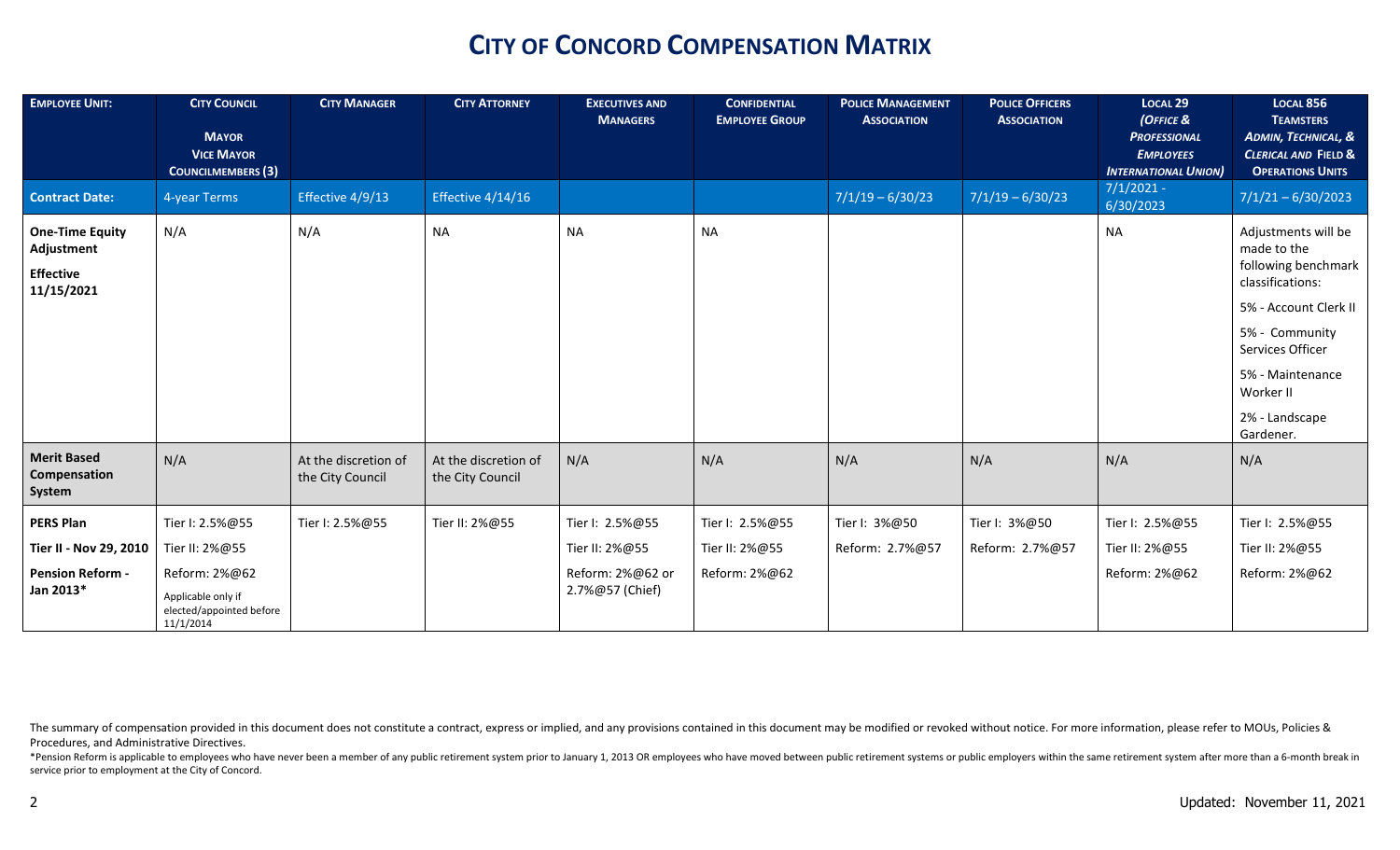| <b>EMPLOYEE UNIT:</b>                                                                                                                                               | <b>CITY COUNCIL</b><br><b>MAYOR</b><br><b>VICE MAYOR</b><br><b>COUNCILMEMBERS (3)</b>                                          | <b>CITY MANAGER</b>                                             | <b>CITY ATTORNEY</b>                                            | <b>EXECUTIVES AND</b><br><b>MANAGERS</b>                                                                                                                                                                                                | <b>CONFIDENTIAL</b><br><b>EMPLOYEE GROUP</b>                                                            | <b>POLICE MANAGEMENT</b><br><b>ASSOCIATION</b>                                                                                                                           | <b>POLICE OFFICERS</b><br><b>ASSOCIATION</b>                                                                                                                             | <b>LOCAL 29</b><br>(OFFICE &<br><b>PROFESSIONAL</b><br><b>EMPLOYEES</b><br><b>INTERNATIONAL UNION)</b>  | <b>LOCAL 856</b><br><b>TEAMSTERS</b><br><b>ADMIN, TECHNICAL, &amp;</b><br><b>CLERICAL AND FIELD &amp;</b><br><b>OPERATIONS UNITS</b> |
|---------------------------------------------------------------------------------------------------------------------------------------------------------------------|--------------------------------------------------------------------------------------------------------------------------------|-----------------------------------------------------------------|-----------------------------------------------------------------|-----------------------------------------------------------------------------------------------------------------------------------------------------------------------------------------------------------------------------------------|---------------------------------------------------------------------------------------------------------|--------------------------------------------------------------------------------------------------------------------------------------------------------------------------|--------------------------------------------------------------------------------------------------------------------------------------------------------------------------|---------------------------------------------------------------------------------------------------------|--------------------------------------------------------------------------------------------------------------------------------------|
| <b>Contract Date:</b>                                                                                                                                               | 4-year Terms                                                                                                                   | Effective 4/9/13                                                | Effective 4/14/16                                               |                                                                                                                                                                                                                                         |                                                                                                         | $7/1/19 - 6/30/23$                                                                                                                                                       | $7/1/19 - 6/30/23$                                                                                                                                                       | $7/1/2021 -$<br>6/30/2023                                                                               | $7/1/21 - 6/30/2023$                                                                                                                 |
| <b>PERS City</b><br>Contribution<br>FY 21/22<br><b>Unfunded Actuarial</b><br>Liability <sup>1</sup> (UAL) is only<br>applicable to Classic,<br>not PEPRA, employees | 42.53%<br>Comprised of:<br>10.58% - Normal Cost<br>31.95% - UAL<br>Applicable only if<br>elected/appointed before<br>11/1/2014 | 42.53%<br>Comprised of:<br>10.58% - Normal Cost<br>31.95% - UAL | 42.53%<br>Comprised of:<br>10.58% - Normal Cost<br>31.95% - UAL | 42.53%<br>Comprised of:<br>10.58% - Normal Cost<br>31.95% - UAL<br><b>Chief of Police:</b><br>58.4%<br>Comprised of:<br>20.20% Normal Cost<br>38.19% UAL                                                                                | 42.53%<br>Comprised of:<br>10.58% - Normal Cost<br>31.95% - UAL                                         | 58.4%<br>Comprised of:<br>20.20% Normal Cost<br>38.19% UAL<br>(less 2% cost sharing of<br>the employer rate $-$<br>Classic employees)                                    | 58.4%<br>Comprised of:<br>20.20% Normal Cost<br>38.19% UAL<br>(less 2% cost sharing of<br>the employer rate $-$<br>Classic employees)                                    | 42.53%<br>Comprised of:<br>10.58% % - Normal Cost<br>31.95% - UAL                                       | 42.53%<br>Comprised of:<br>10.58% % - Normal Cost<br>31.95% - UAL                                                                    |
|                                                                                                                                                                     | converted to a % of payroll consistent with prior year presentations.                                                          |                                                                 |                                                                 | <sup>1</sup> - Beginning with FY 17-18, Unfunded Actuarial Liability (UAL) is expressed as a flat dollar amount the City is required to contribute annually regardless of the amount of payroll. For this comparison, the flat dollar a |                                                                                                         |                                                                                                                                                                          |                                                                                                                                                                          |                                                                                                         |                                                                                                                                      |
| <b>PERS Employee-paid</b><br><b>Member</b><br>Contribution                                                                                                          | Tier I: EE pays 8%<br>Tier II: EE pays 7%<br>Individual<br>Councilmembers may<br>elect to waive CalPERS<br>membership          | Tier I: EE pays 8%                                              | Tier II: EE pays 7%                                             | Tier I: EE pays 8%<br>Tier II: EE pays 7%<br>Reform: EE pays<br>50% of normal costs,<br>currently 6.75%                                                                                                                                 | Tier I: EE pays 8%<br>Tier II: EE pays 7%<br>Reform: EE pays<br>50% of normal costs,<br>currently 6.75% | Reform 7/2020: EE<br>pays 11%<br>Reform 2/2022: EE<br>pays 12%<br>Tier I: EE pays 9% +<br>2% cost-sharing<br>Reform: EE pays<br>50% of normal costs,<br>currently 11.75% | Reform 7/2020: EE<br>pays 11%<br>Reform 2/2022: EE<br>pays 12%<br>Tier I: EE pays 9% +<br>2% cost-sharing<br>Reform: EE pays<br>50% of normal costs,<br>currently 11.75% | Tier I: EE pays 8%<br>Tier II: EE pays 7%<br>Reform: EE pays<br>50% of normal costs,<br>currently 6.75% | Tier I: EE pays 8%<br>Tier II: EE pays 7%<br>Reform: EE pays<br>50% of normal costs,<br>currently 6.75%                              |
| <b>Social Security</b><br>(applies to all)                                                                                                                          |                                                                                                                                |                                                                 |                                                                 |                                                                                                                                                                                                                                         | <b>Tax Rate - 6.2%</b><br>Annual Max Taxable Earnings - \$142,800 (effective 1/1/2021)                  |                                                                                                                                                                          |                                                                                                                                                                          |                                                                                                         |                                                                                                                                      |

The summary of compensation provided in this document does not constitute a contract, express or implied, and any provisions contained in this document may be modified or revoked without notice. For more information, pleas Procedures, and Administrative Directives.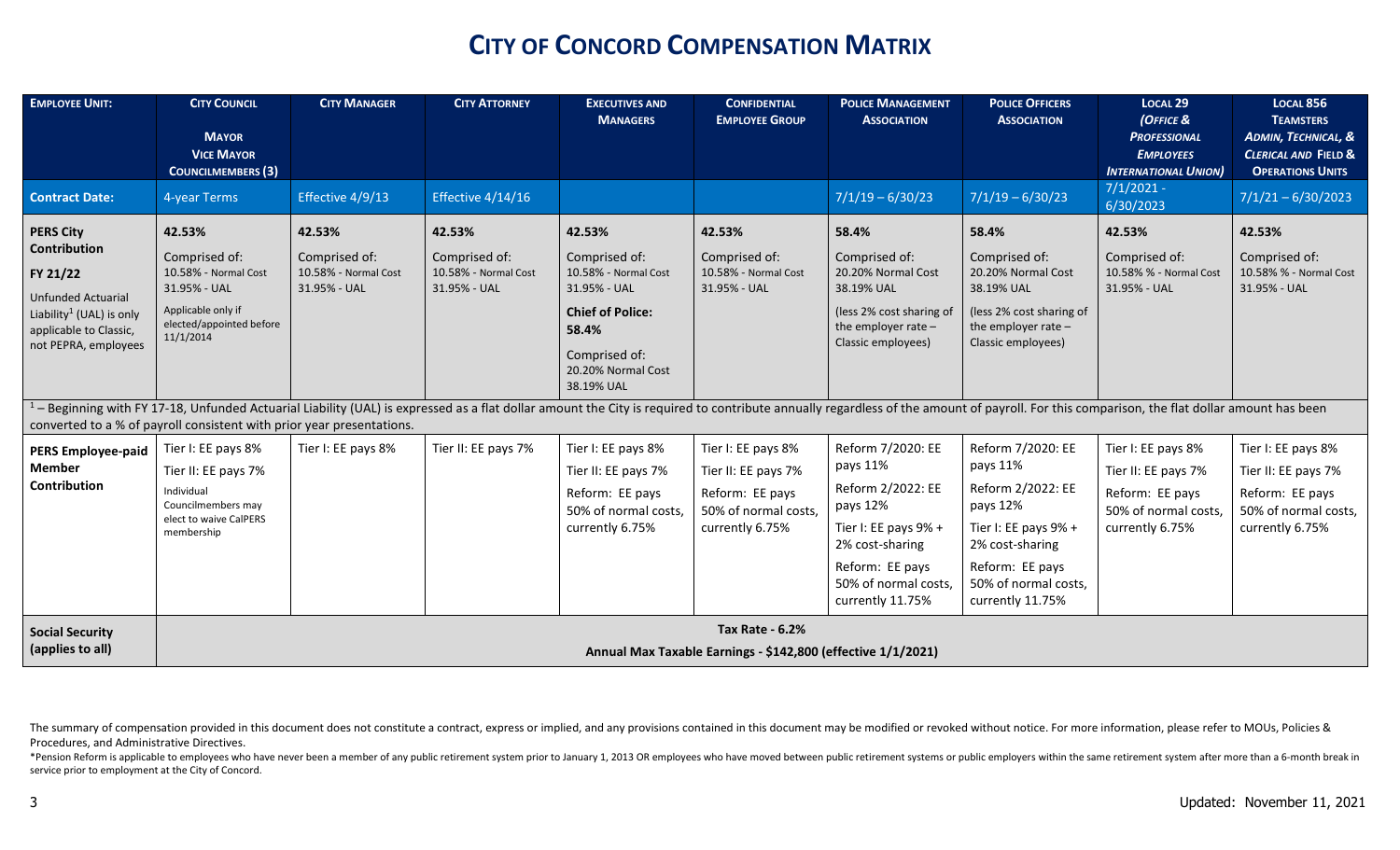| <b>EMPLOYEE UNIT:</b>                                           | <b>CITY COUNCIL</b><br><b>MAYOR</b><br><b>VICE MAYOR</b><br><b>COUNCILMEMBERS (3)</b> | <b>CITY MANAGER</b>                                                  | <b>CITY ATTORNEY</b>              | <b>EXECUTIVES AND</b><br><b>MANAGERS</b>     | <b>CONFIDENTIAL</b><br><b>EMPLOYEE GROUP</b>     | <b>POLICE MANAGEMENT</b><br><b>ASSOCIATION</b>          | <b>POLICE OFFICERS</b><br><b>ASSOCIATION</b> | LOCAL <sub>29</sub><br>(OFFICE &<br><b>PROFESSIONAL</b><br><b>EMPLOYEES</b><br><b>INTERNATIONAL UNION)</b> | <b>LOCAL 856</b><br><b>TEAMSTERS</b><br>ADMIN, TECHNICAL, &<br><b>CLERICAL AND FIELD &amp;</b><br><b>OPERATIONS UNITS</b> |
|-----------------------------------------------------------------|---------------------------------------------------------------------------------------|----------------------------------------------------------------------|-----------------------------------|----------------------------------------------|--------------------------------------------------|---------------------------------------------------------|----------------------------------------------|------------------------------------------------------------------------------------------------------------|---------------------------------------------------------------------------------------------------------------------------|
| <b>Contract Date:</b>                                           | 4-year Terms                                                                          | Effective 4/9/13                                                     | Effective 4/14/16                 |                                              |                                                  | $7/1/19 - 6/30/23$                                      | $7/1/19 - 6/30/23$                           | $7/1/2021 -$<br>6/30/2023                                                                                  | $7/1/21 - 6/30/2023$                                                                                                      |
| <b>Deferred</b><br>Compensation<br>401(k) or 457 Plan           | N/A                                                                                   | \$15,000 City-paid<br>annually to a 457<br>plan                      | Employee-paid<br>optional program | Employee-paid<br>optional program            | Employee-paid<br>optional program                | Employee-paid<br>optional program                       | Employee-paid<br>optional program            | Employee-paid<br>optional program                                                                          | Employee-paid<br>optional program                                                                                         |
| City-paid 401(k)<br>Plan                                        | N/A                                                                                   |                                                                      | 3% 401(k) + \$2,000 annually      |                                              | $2\% 401(k) +$<br>\$1,000401(k)<br>annually      | Currently suspended<br>$3\%401(k) + $2,000$<br>annually | N/A                                          | N/A                                                                                                        | N/A                                                                                                                       |
| <b>City-paid Flexible</b><br><b>Benefit</b>                     | N/A                                                                                   | N/A                                                                  | N/A                               | N/A                                          | N/A                                              | N/A                                                     | N/A                                          | N/A                                                                                                        | N/A                                                                                                                       |
| <b>Tuition</b><br><b>Reimbursement</b><br>(including materials) | N/A                                                                                   |                                                                      |                                   |                                              | No limit on reimbursement for public institution |                                                         |                                              |                                                                                                            | No limit on<br>reimbursement for<br>public institution                                                                    |
|                                                                 |                                                                                       |                                                                      |                                   |                                              | \$1,500 fiscally - private institution           |                                                         |                                              |                                                                                                            | \$600 annually -<br>private institution                                                                                   |
| <b>Employee Unit Dues</b>                                       | N/A                                                                                   | N/A                                                                  | N/A                               | N/A                                          | N/A                                              |                                                         | Senate Bill 866 (Janus)                      |                                                                                                            |                                                                                                                           |
| <b>Cell Phone Stipend</b>                                       | N/A                                                                                   | Up to \$120/month plus \$100 every 2 years for equipment replacement |                                   |                                              |                                                  |                                                         |                                              |                                                                                                            |                                                                                                                           |
| <b>Car Allowance</b>                                            | N/A                                                                                   | N/A                                                                  | N/A                               | Vehicle provided for<br>Chief of Police only | N/A                                              | N/A                                                     | N/A                                          | N/A                                                                                                        | N/A                                                                                                                       |

The summary of compensation provided in this document does not constitute a contract, express or implied, and any provisions contained in this document may be modified or revoked without notice. For more information, pleas Procedures, and Administrative Directives.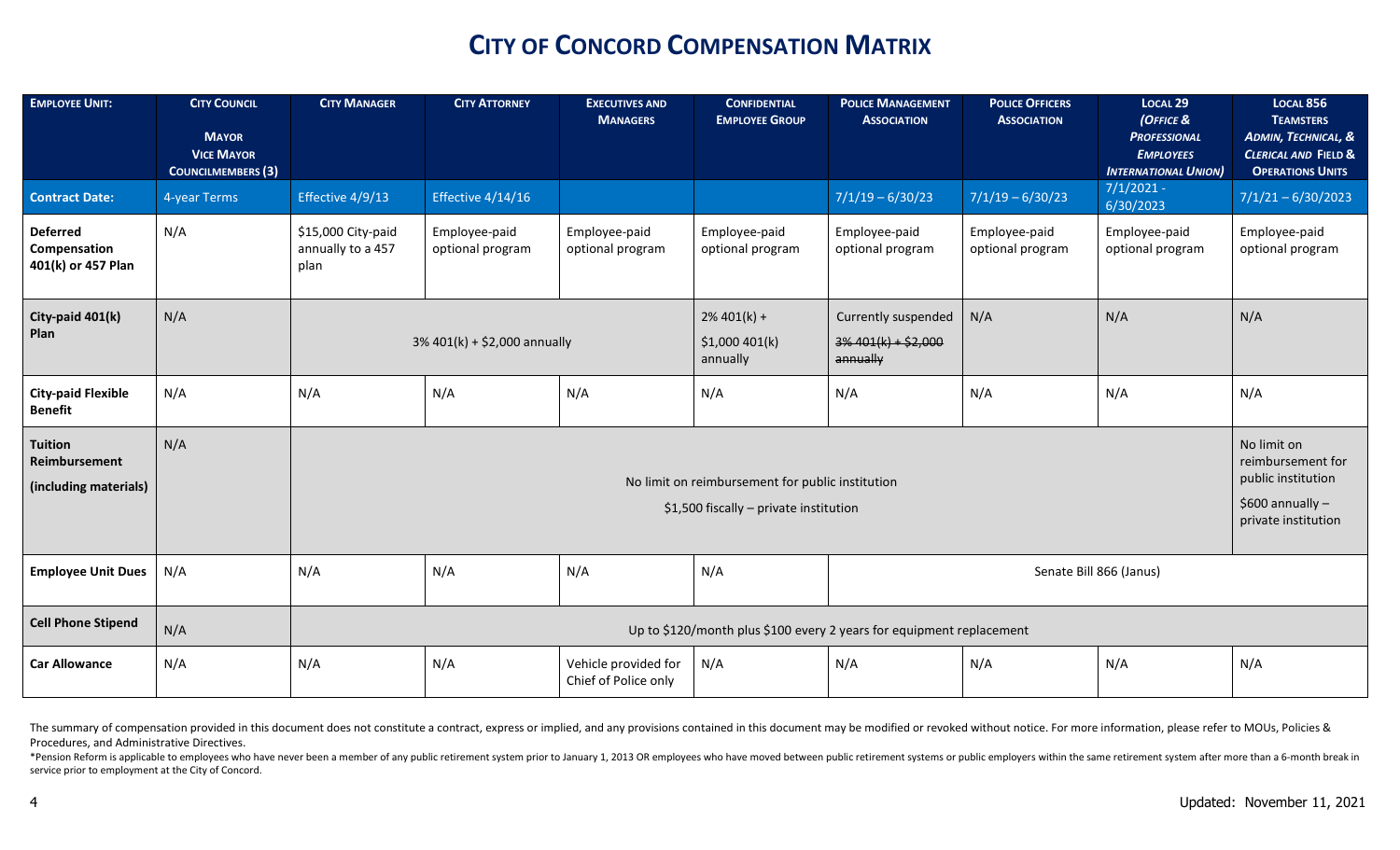| <b>EMPLOYEE UNIT:</b>                | <b>CITY COUNCIL</b><br><b>MAYOR</b><br><b>VICE MAYOR</b><br><b>COUNCILMEMBERS (3)</b> | <b>CITY MANAGER</b> | <b>CITY ATTORNEY</b> | <b>EXECUTIVES AND</b><br><b>MANAGERS</b>            | <b>CONFIDENTIAL</b><br><b>EMPLOYEE GROUP</b> | <b>POLICE MANAGEMENT</b><br><b>ASSOCIATION</b> | <b>POLICE OFFICERS</b><br><b>ASSOCIATION</b>                                                                                                                                                                             | LOCAL <sub>29</sub><br>(OFFICE &<br><b>PROFESSIONAL</b><br><b>EMPLOYEES</b><br><b>INTERNATIONAL UNION)</b>                                                                   | <b>LOCAL 856</b><br><b>TEAMSTERS</b><br>ADMIN, TECHNICAL, &<br><b>CLERICAL AND FIELD &amp;</b><br><b>OPERATIONS UNITS</b>                                                                                                                                                                                  |
|--------------------------------------|---------------------------------------------------------------------------------------|---------------------|----------------------|-----------------------------------------------------|----------------------------------------------|------------------------------------------------|--------------------------------------------------------------------------------------------------------------------------------------------------------------------------------------------------------------------------|------------------------------------------------------------------------------------------------------------------------------------------------------------------------------|------------------------------------------------------------------------------------------------------------------------------------------------------------------------------------------------------------------------------------------------------------------------------------------------------------|
| <b>Contract Date:</b>                | 4-year Terms                                                                          | Effective 4/9/13    | Effective 4/14/16    |                                                     |                                              | $7/1/19 - 6/30/23$                             | $7/1/19 - 6/30/23$                                                                                                                                                                                                       | $\frac{7}{12021}$ -<br>6/30/2023                                                                                                                                             | $7/1/21 - 6/30/2023$                                                                                                                                                                                                                                                                                       |
| <b>Uniform Allowance</b><br>(annual) | N/A                                                                                   | N/A                 | N/A                  | Chief of Police:<br>\$1,400 In<br>accordance w/ PMA | N/A                                          | \$1,400                                        | \$1,400                                                                                                                                                                                                                  | \$350 annual clothing<br>allowance for<br><b>Building Inspection</b><br>Supervisors,<br>Construction<br>Inspection<br>Supervisors, and<br><b>Public Works</b><br>Supervisors | \$240 annual stipend<br>for work pants<br>(reference MOU for<br>applicable classes)<br>\$350 annual clothing<br>allowance for<br><b>Building &amp;</b><br>Construction<br>Inspectors<br>\$750 annual clothing<br>allowance for CSO,<br>Code Enforcement<br>Officer, and Forensic<br>Specialist (I/II/Lead) |
| <b>Shoe Allowance</b>                | N/A                                                                                   | N/A                 | N/A                  | N/A                                                 | N/A                                          | N/A                                            | N/A                                                                                                                                                                                                                      | \$300 annual<br>reimbursement for<br>safety boots (to be<br>worn by all field<br>employees)                                                                                  | \$300 annual<br>reimbursement for<br>safety boots (to be<br>worn by all field<br>employees)                                                                                                                                                                                                                |
| <b>Training Pay</b>                  | N/A                                                                                   | N/A                 | N/A                  | N/A                                                 | N/A                                          |                                                | 2.5% pay for the program year (Aug-July)<br>while enrolled in 6 sem. or 9 qtr. units OR<br>100 hrs of specialized off-duty instruction or<br>research project w/ Chief approval.<br>(Police Professionalization Program) | N/A                                                                                                                                                                          | 5% Communications<br><b>Training Officer</b><br>(CTO) Training Pay -<br>Lead Dispatchers &<br>Dispatcher II's (eff<br>3/14/16                                                                                                                                                                              |

The summary of compensation provided in this document does not constitute a contract, express or implied, and any provisions contained in this document may be modified or revoked without notice. For more information, pleas Procedures, and Administrative Directives.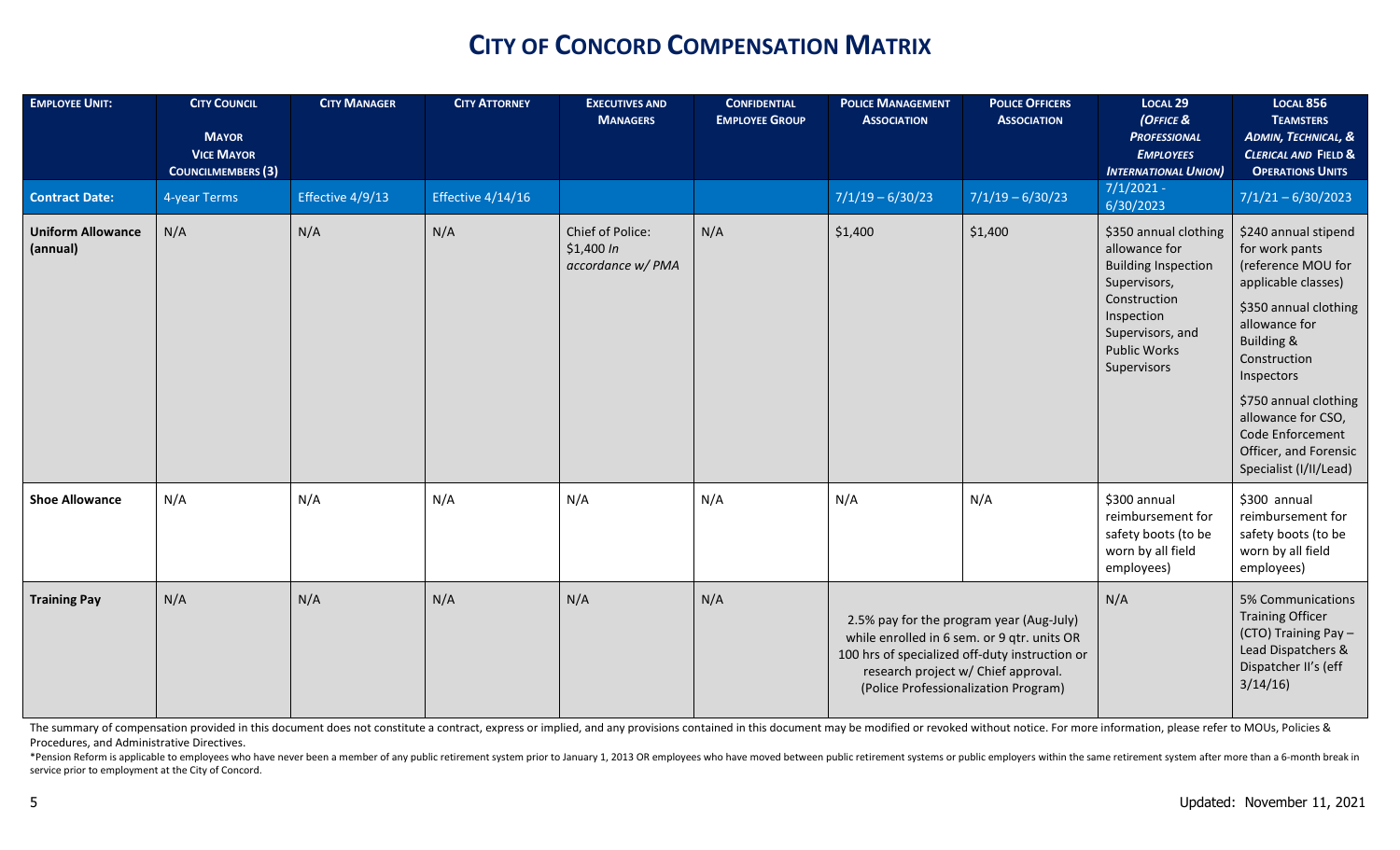| <b>EMPLOYEE UNIT:</b>                       | <b>CITY COUNCIL</b><br><b>MAYOR</b><br><b>VICE MAYOR</b><br><b>COUNCILMEMBERS (3)</b> | <b>CITY MANAGER</b> | <b>CITY ATTORNEY</b> | <b>EXECUTIVES AND</b><br><b>MANAGERS</b> | <b>CONFIDENTIAL</b><br><b>EMPLOYEE GROUP</b>  | <b>POLICE MANAGEMENT</b><br><b>ASSOCIATION</b>     | <b>POLICE OFFICERS</b><br><b>ASSOCIATION</b>                                                                                                                          | LOCAL <sub>29</sub><br>(OFFICE &<br><b>PROFESSIONAL</b><br><b>EMPLOYEES</b><br><b>INTERNATIONAL UNION)</b>                                                                     | <b>LOCAL 856</b><br><b>TEAMSTERS</b><br><b>ADMIN, TECHNICAL, &amp;</b><br><b>CLERICAL AND FIELD &amp;</b><br><b>OPERATIONS UNITS</b> |
|---------------------------------------------|---------------------------------------------------------------------------------------|---------------------|----------------------|------------------------------------------|-----------------------------------------------|----------------------------------------------------|-----------------------------------------------------------------------------------------------------------------------------------------------------------------------|--------------------------------------------------------------------------------------------------------------------------------------------------------------------------------|--------------------------------------------------------------------------------------------------------------------------------------|
| <b>Contract Date:</b>                       | 4-year Terms                                                                          | Effective 4/9/13    | Effective 4/14/16    |                                          |                                               | $7/1/19 - 6/30/23$                                 | $7/1/19 - 6/30/23$                                                                                                                                                    | $7/1/2021 -$<br>6/30/2023                                                                                                                                                      | $7/1/21 - 6/30/2023$                                                                                                                 |
| <b>Bilingual Pay</b>                        | N/A                                                                                   | N/A                 | N/A                  | N/A                                      | \$1,440.00/year<br>(divided over 52<br>weeks) | N/A                                                | \$3,000.00/year<br>(divided over 52<br>weeks)                                                                                                                         | \$1,440.00/year<br>(divided over 52<br>weeks)                                                                                                                                  | \$1,400.00/year<br>(divided over 52<br>weeks)                                                                                        |
| Educational<br><b>Incentive Pay</b>         | N/A                                                                                   | N/A                 | N/A                  | N/A                                      | N/A                                           | See Police<br>Professionalization<br>Program (PPP) | See Police<br>Professionalization<br>Program (PPP)                                                                                                                    | 1% pay bonus for 2-3<br>$CEU's$ or = hrs.<br>3% pay bonus for 4-6<br>CEU's or $=$ hrs.<br>5% pay bonus for 7+<br>CEU's or $=$ hrs.<br>Calculated on prior<br>year gross wages. | N/A                                                                                                                                  |
| <b>Field Training</b><br><b>Officer Pay</b> | N/A                                                                                   | N/A                 | N/A                  | N/A                                      | N/A                                           | N/A                                                | 5% differential<br>applied to the top<br>step of the range<br>(not including PPP or<br>MPO/MPS). Not paid<br>for non-work time<br>(holidays, sick,<br>vacation, etc.) | N/A                                                                                                                                                                            | N/A                                                                                                                                  |

The summary of compensation provided in this document does not constitute a contract, express or implied, and any provisions contained in this document may be modified or revoked without notice. For more information, pleas Procedures, and Administrative Directives.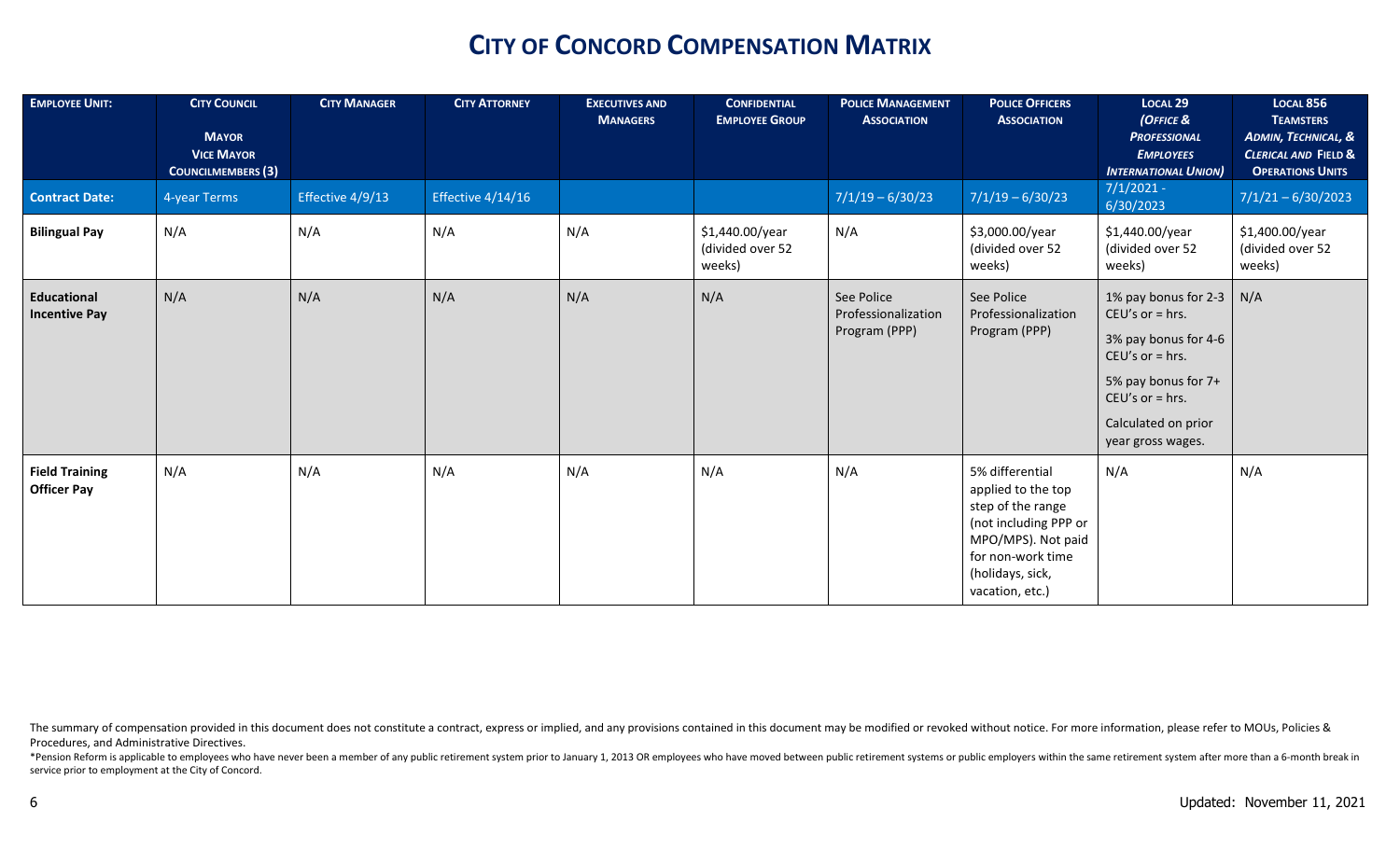| <b>EMPLOYEE UNIT:</b>                                                                               | <b>CITY COUNCIL</b><br><b>MAYOR</b><br><b>VICE MAYOR</b><br><b>COUNCILMEMBERS (3)</b> | <b>CITY MANAGER</b> | <b>CITY ATTORNEY</b> | <b>EXECUTIVES AND</b><br><b>MANAGERS</b> | <b>CONFIDENTIAL</b><br><b>EMPLOYEE GROUP</b> | <b>POLICE MANAGEMENT</b><br><b>ASSOCIATION</b>                                                   | <b>POLICE OFFICERS</b><br><b>ASSOCIATION</b>                                               | LOCAL <sub>29</sub><br>(OFFICE &<br><b>PROFESSIONAL</b><br><b>EMPLOYEES</b><br><b>INTERNATIONAL UNION)</b> | LOCAL 856<br><b>TEAMSTERS</b><br><b>ADMIN, TECHNICAL, &amp;</b><br><b>CLERICAL AND FIELD &amp;</b><br><b>OPERATIONS UNITS</b> |
|-----------------------------------------------------------------------------------------------------|---------------------------------------------------------------------------------------|---------------------|----------------------|------------------------------------------|----------------------------------------------|--------------------------------------------------------------------------------------------------|--------------------------------------------------------------------------------------------|------------------------------------------------------------------------------------------------------------|-------------------------------------------------------------------------------------------------------------------------------|
| <b>Contract Date:</b>                                                                               | 4-year Terms                                                                          | Effective 4/9/13    | Effective $4/14/16$  |                                          |                                              | $7/1/19 - 6/30/23$                                                                               | $7/1/19 - 6/30/23$                                                                         | $7/1/2021 -$<br>6/30/2023                                                                                  | $7/1/21 - 6/30/2023$                                                                                                          |
| Police<br>Professionalization<br>Pay (PPP)                                                          | N/A                                                                                   | N/A                 | N/A                  | N/A                                      | N/A                                          | 2.5% - 10% in base<br>pay for applicable<br>degree, training pay,<br>& educational<br>incentive. | 2.5% - 10% in base<br>pay for applicable<br>degree, training pay,<br>& POST certification. | N/A                                                                                                        | N/A                                                                                                                           |
| <b>Essential Worker</b><br><b>Recognition Pay</b><br><b>Effective 12/31/21</b>                      | N/A                                                                                   |                     |                      |                                          |                                              | One-time lump sum of \$2,000                                                                     |                                                                                            |                                                                                                            |                                                                                                                               |
| Sworn, Front Line,<br><b>First Responder</b><br><b>Recognition Pay</b><br><b>Effective 12/31/21</b> | N/A                                                                                   | N/A                 | N/A                  | N/A                                      | N/A                                          | N/A                                                                                              | One-time lump sum<br>of \$1,400                                                            | N/A                                                                                                        | N/A                                                                                                                           |

The summary of compensation provided in this document does not constitute a contract, express or implied, and any provisions contained in this document may be modified or revoked without notice. For more information, pleas Procedures, and Administrative Directives.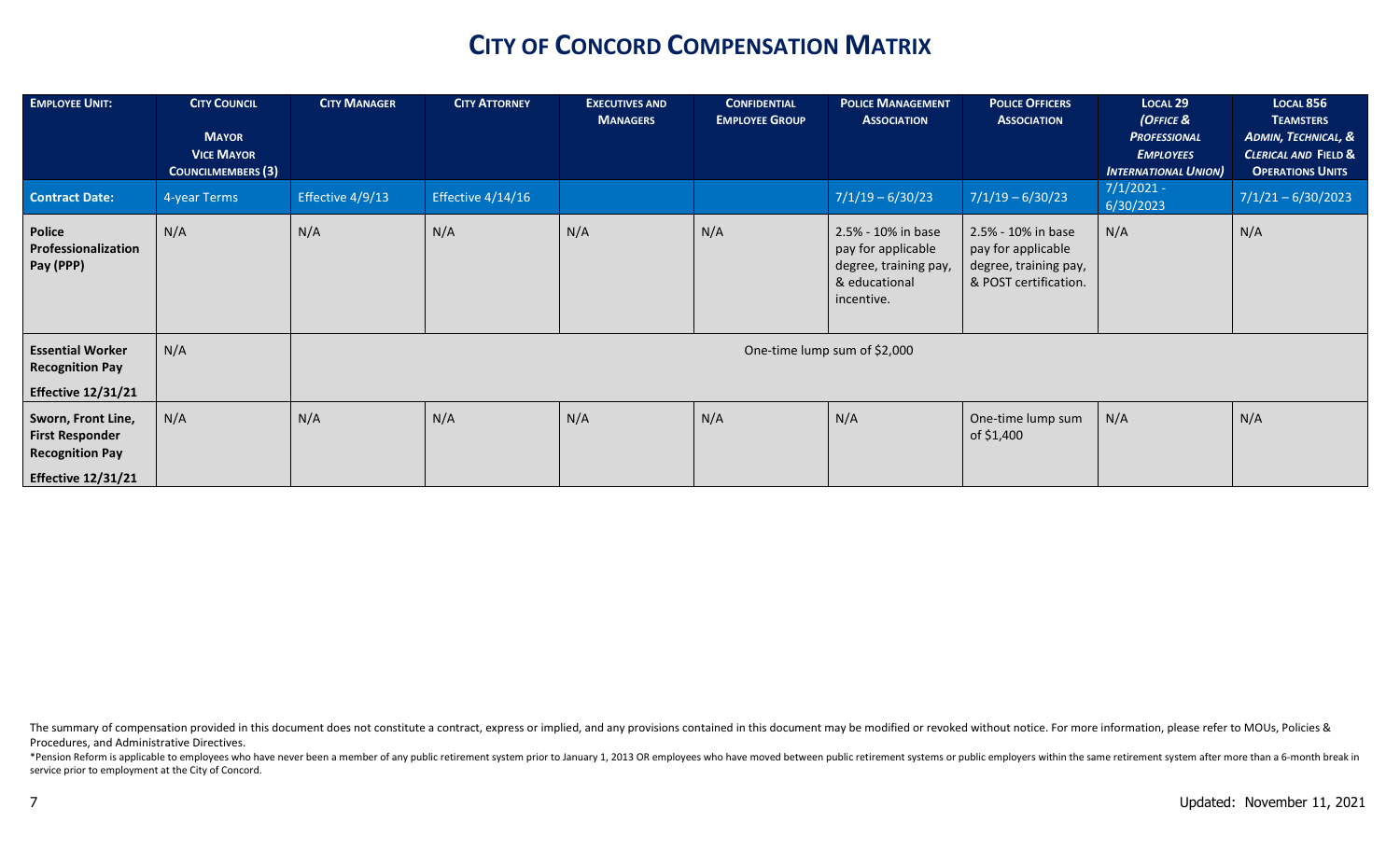| <b>EMPLOYEE UNIT:</b>           | <b>CITY COUNCIL</b><br><b>MAYOR</b><br><b>VICE MAYOR</b><br><b>COUNCILMEMBERS (3)</b> | <b>CITY MANAGER</b> | <b>CITY ATTORNEY</b> | <b>EXECUTIVES AND</b><br><b>MANAGERS</b> | <b>CONFIDENTIAL</b><br><b>EMPLOYEE GROUP</b> | <b>POLICE MANAGEMENT</b><br><b>ASSOCIATION</b> | <b>POLICE OFFICERS</b><br><b>ASSOCIATION</b>                                                                                                                                                                           | <b>LOCAL 29</b><br>(OFFICE &<br><b>PROFESSIONAL</b><br><b>EMPLOYEES</b><br><b>INTERNATIONAL UNION)</b> | <b>LOCAL 856</b><br><b>TEAMSTERS</b><br>ADMIN, TECHNICAL, &<br><b>CLERICAL AND FIELD &amp;</b><br><b>OPERATIONS UNITS</b>                                                                                                                                                                                                                     |
|---------------------------------|---------------------------------------------------------------------------------------|---------------------|----------------------|------------------------------------------|----------------------------------------------|------------------------------------------------|------------------------------------------------------------------------------------------------------------------------------------------------------------------------------------------------------------------------|--------------------------------------------------------------------------------------------------------|-----------------------------------------------------------------------------------------------------------------------------------------------------------------------------------------------------------------------------------------------------------------------------------------------------------------------------------------------|
| <b>Contract Date:</b>           | 4-year Terms                                                                          | Effective 4/9/13    | Effective 4/14/16    |                                          |                                              | $7/1/19 - 6/30/23$                             | $7/1/19 - 6/30/23$                                                                                                                                                                                                     | $7/1/2021 -$<br>6/30/2023                                                                              | $7/1/21 - 6/30/2023$                                                                                                                                                                                                                                                                                                                          |
| <b>Duty Differential</b><br>Pay | N/A                                                                                   | N/A                 | N/A                  | N/A                                      | N/A                                          | N/A                                            | 5% over base.<br>Applies only to hrs<br>worked when<br>regularly assigned.<br>Duties: FTO; Squad<br>Leader; 2 <sup>nd</sup> in<br>Command of Patrol<br>Squad; Acting as<br>Sergeant; Directing<br>& Training Functions | N/A                                                                                                    | 5% - Maintenance<br>Worker I and II (see<br>MOU for eligibility)<br>5% - Lead Equip.<br>Mechanic;<br>5-10% - Operating<br>heavy trucks or<br>equip. when not in<br>job class;<br>10% - High<br>climbing\$16.00/hr. -<br>Matron Duty.<br>Paid over base pay.<br>Applies only to hrs<br>worked. Does not<br>include holidays,<br>vacation, etc. |
| <b>Certification Pay</b>        | N/A                                                                                   | N/A                 | N/A                  | N/A                                      | N/A                                          | N/A                                            | N/A                                                                                                                                                                                                                    | N/A                                                                                                    | \$120/mo for Latent<br>Print Examiner Cert.                                                                                                                                                                                                                                                                                                   |

The summary of compensation provided in this document does not constitute a contract, express or implied, and any provisions contained in this document may be modified or revoked without notice. For more information, pleas Procedures, and Administrative Directives.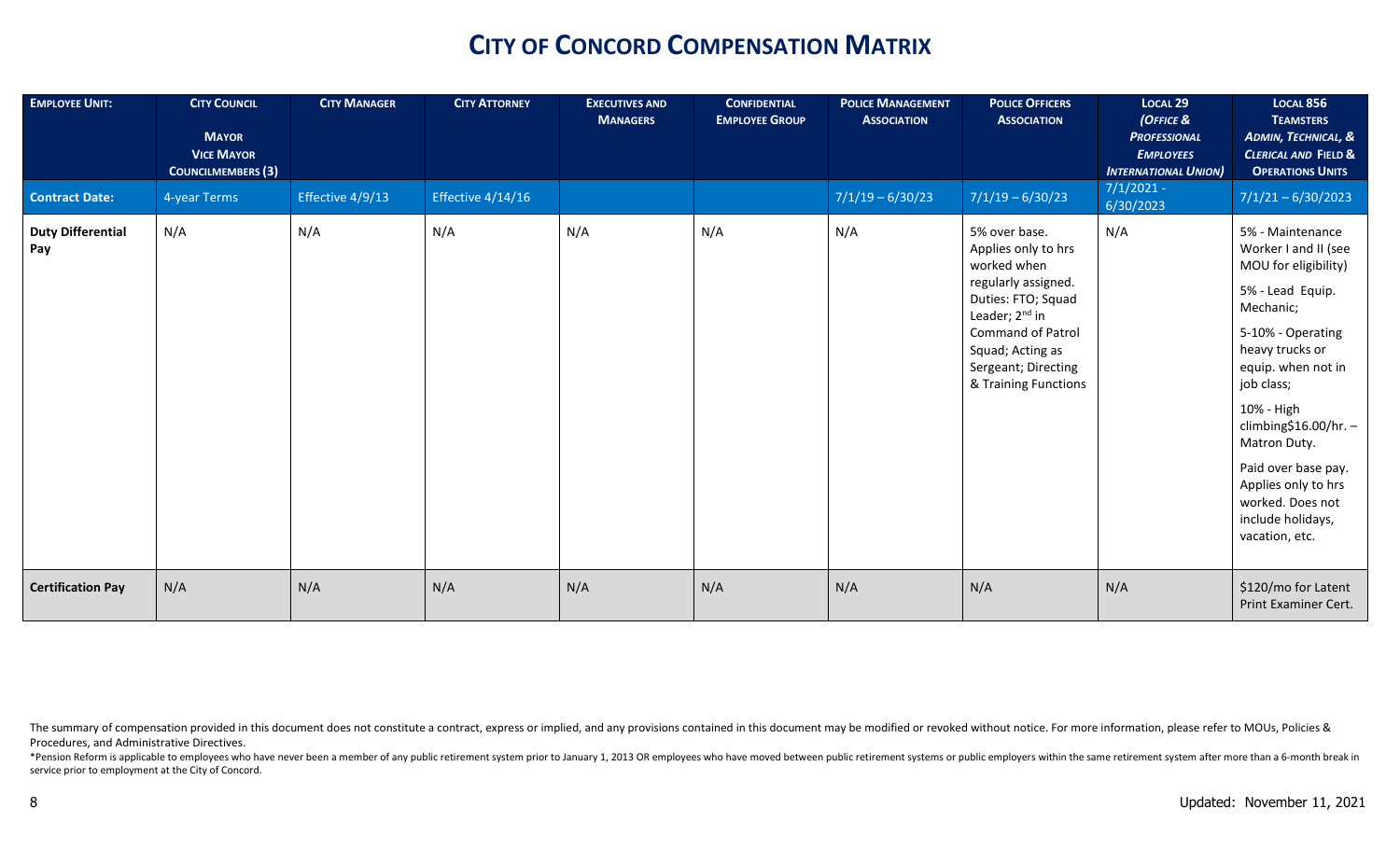| <b>EMPLOYEE UNIT:</b>            | <b>CITY COUNCIL</b><br><b>MAYOR</b><br><b>VICE MAYOR</b><br><b>COUNCILMEMBERS (3)</b> | <b>CITY MANAGER</b> | <b>CITY ATTORNEY</b> | <b>EXECUTIVES AND</b><br><b>MANAGERS</b> | <b>CONFIDENTIAL</b><br><b>EMPLOYEE GROUP</b> | <b>POLICE MANAGEMENT</b><br><b>ASSOCIATION</b> | <b>POLICE OFFICERS</b><br><b>ASSOCIATION</b>                                                                     | LOCAL <sub>29</sub><br>(OFFICE &<br><b>PROFESSIONAL</b><br><b>EMPLOYEES</b><br><b>INTERNATIONAL UNION)</b> | <b>LOCAL 856</b><br><b>TEAMSTERS</b><br>ADMIN, TECHNICAL, &<br><b>CLERICAL AND FIELD &amp;</b><br><b>OPERATIONS UNITS</b>                                                                                                       |
|----------------------------------|---------------------------------------------------------------------------------------|---------------------|----------------------|------------------------------------------|----------------------------------------------|------------------------------------------------|------------------------------------------------------------------------------------------------------------------|------------------------------------------------------------------------------------------------------------|---------------------------------------------------------------------------------------------------------------------------------------------------------------------------------------------------------------------------------|
| <b>Contract Date:</b>            | 4-year Terms                                                                          | Effective 4/9/13    | Effective 4/14/16    |                                          |                                              | $7/1/19 - 6/30/23$                             | $7/1/19 - 6/30/23$                                                                                               | $7/1/2021 -$<br>6/30/2023                                                                                  | $7/1/21 - 6/30/2023$                                                                                                                                                                                                            |
| <b>Shift Differential</b><br>Pay | N/A                                                                                   | N/A                 | N/A                  | N/A                                      | N/A                                          | N/A                                            | 3% - Swing 2 (12.5 hr<br>shifts)<br>5% - Swing<br>8% - Graveyard                                                 | N/A                                                                                                        | Night shift $-$<br>\$1.60/hr. all classes<br>except<br>\$1.80/hr. for<br>Dispatcher II, Lead<br>Dispatcher &<br>Forensic Spec.<br>IIGraveyard - in<br>addition to<br>applicable night shift<br>pay, an additional<br>\$.20/hour |
| <b>Call Back Pay</b>             | N/A                                                                                   | N/A                 | N/A                  | N/A                                      | N/A                                          | N/A                                            | After workday - Min.<br>3 hours OT or comp<br>time<br>On Holiday or day off<br>- Min. 4 hours OT or<br>comp time | N/A                                                                                                        | After workday or on<br>scheduled day off-<br>Min. 2 hours OT or<br>comp time                                                                                                                                                    |

The summary of compensation provided in this document does not constitute a contract, express or implied, and any provisions contained in this document may be modified or revoked without notice. For more information, pleas Procedures, and Administrative Directives.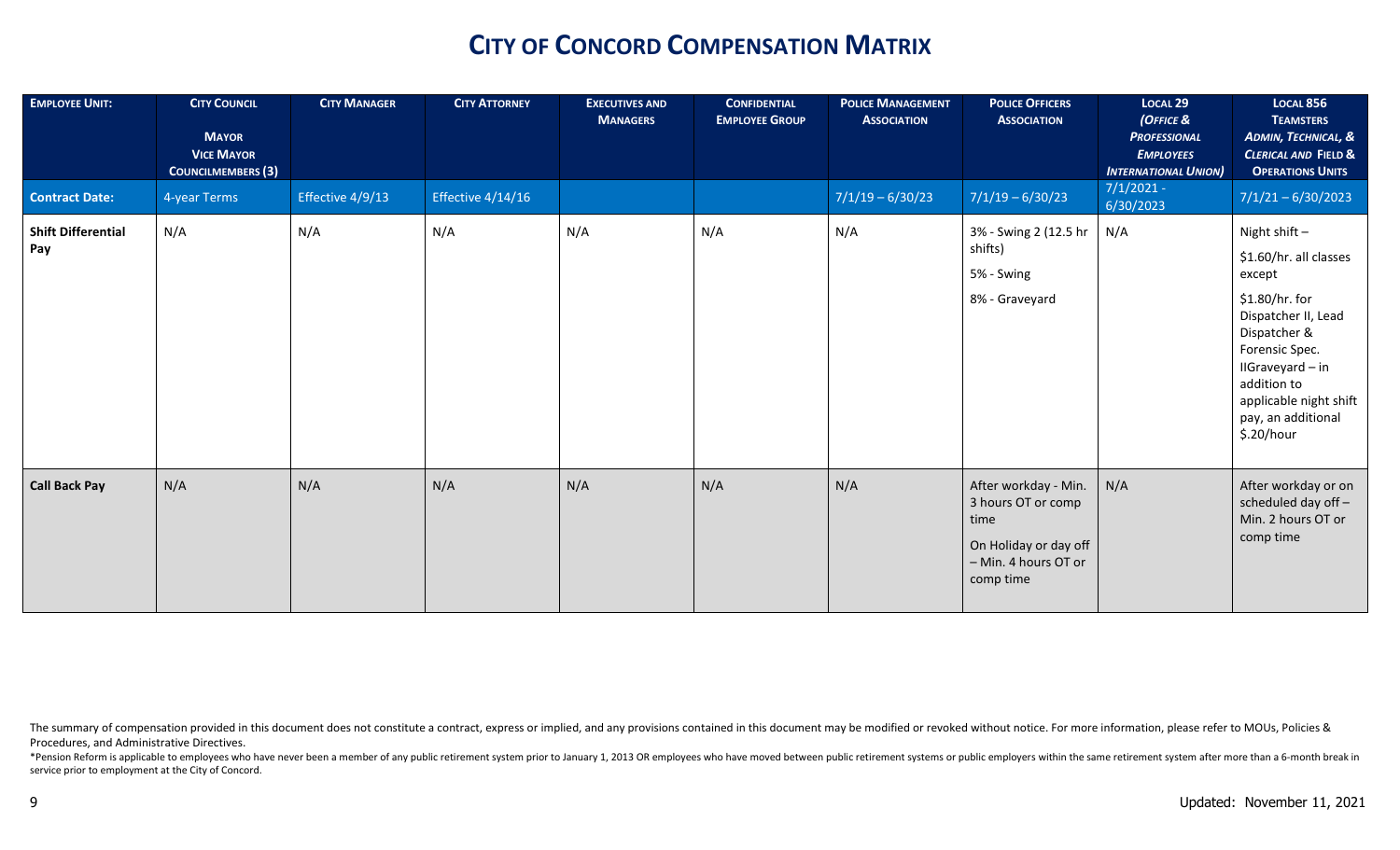| <b>EMPLOYEE UNIT:</b>                                                 | <b>CITY COUNCIL</b><br><b>MAYOR</b><br><b>VICE MAYOR</b><br><b>COUNCILMEMBERS (3)</b> | <b>CITY MANAGER</b> | <b>CITY ATTORNEY</b> | <b>EXECUTIVES AND</b><br><b>MANAGERS</b> | <b>CONFIDENTIAL</b><br><b>EMPLOYEE GROUP</b> | <b>POLICE MANAGEMENT</b><br><b>ASSOCIATION</b> | <b>POLICE OFFICERS</b><br><b>ASSOCIATION</b>                                                                                                                                                                                                                                                                                         | LOCAL <sub>29</sub><br>(OFFICE &<br><b>PROFESSIONAL</b><br><b>EMPLOYEES</b><br><b>INTERNATIONAL UNION)</b> | <b>LOCAL 856</b><br><b>TEAMSTERS</b><br>ADMIN, TECHNICAL, &<br><b>CLERICAL AND FIELD &amp;</b><br><b>OPERATIONS UNITS</b> |
|-----------------------------------------------------------------------|---------------------------------------------------------------------------------------|---------------------|----------------------|------------------------------------------|----------------------------------------------|------------------------------------------------|--------------------------------------------------------------------------------------------------------------------------------------------------------------------------------------------------------------------------------------------------------------------------------------------------------------------------------------|------------------------------------------------------------------------------------------------------------|---------------------------------------------------------------------------------------------------------------------------|
| <b>Contract Date:</b>                                                 | 4-year Terms                                                                          | Effective 4/9/13    | Effective 4/14/16    |                                          |                                              | $7/1/19 - 6/30/23$                             | $7/1/19 - 6/30/23$                                                                                                                                                                                                                                                                                                                   | $7/1/2021 -$<br>6/30/2023                                                                                  | $7/1/21 - 6/30/2023$                                                                                                      |
| <b>Specialty Pay</b>                                                  | N/A                                                                                   | N/A                 | N/A                  | N/A                                      | N/A                                          | N/A                                            | 5% - Corporal Pay<br>5% - Longevity Pay<br>\$509.50/mo. - K9<br>3% - SWAT<br>3% - 1 <sup>st</sup> Technical<br>5% - 2 <sup>nd</sup> Technical<br>(Detectives, Traffic,<br>PIO, DARE, School<br>Resource Officer,<br>SET, Foot Patrol,<br>Downtown Beat, and<br>CSI)<br>Paid for non-work<br>time (holidays, sick,<br>vacation, etc.) | N/A                                                                                                        | N/A                                                                                                                       |
| <b>Master Police</b><br><b>Officer / Sergeant</b><br>Pay<br>(MPO/MPS) | N/A                                                                                   | N/A                 | N/A                  | N/A                                      | N/A                                          | N/A                                            | 10% - Officer<br>5% - Sergeant 1<br>10% - Sergeant 2<br>In base pay. Paid for<br>non-work time<br>(holidays, sick,<br>vacation, etc.)                                                                                                                                                                                                | N/A                                                                                                        | N/A                                                                                                                       |

The summary of compensation provided in this document does not constitute a contract, express or implied, and any provisions contained in this document may be modified or revoked without notice. For more information, pleas Procedures, and Administrative Directives.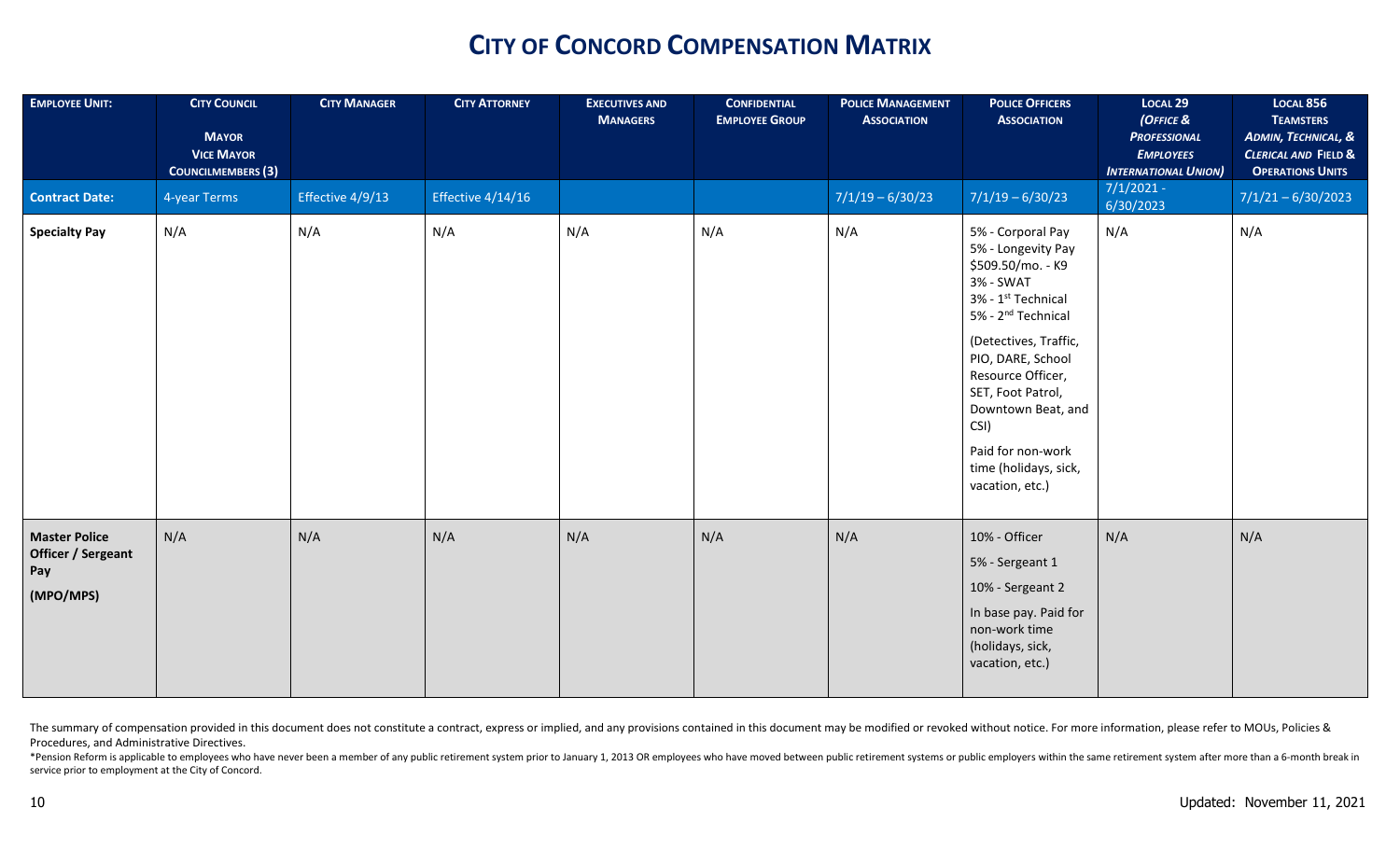| <b>EMPLOYEE UNIT:</b>          | <b>CITY COUNCIL</b><br><b>MAYOR</b><br><b>VICE MAYOR</b><br><b>COUNCILMEMBERS (3)</b> | <b>CITY MANAGER</b> | <b>CITY ATTORNEY</b> | <b>EXECUTIVES AND</b><br><b>MANAGERS</b> | <b>CONFIDENTIAL</b><br><b>EMPLOYEE GROUP</b> | <b>POLICE MANAGEMENT</b><br><b>ASSOCIATION</b>                                                                                                                                         | <b>POLICE OFFICERS</b><br><b>ASSOCIATION</b>                                                                                           | LOCAL <sub>29</sub><br>(OFFICE &<br><b>PROFESSIONAL</b><br><b>EMPLOYEES</b><br><b>INTERNATIONAL UNION)</b> | <b>LOCAL 856</b><br><b>TEAMSTERS</b><br>ADMIN, TECHNICAL, &<br><b>CLERICAL AND FIELD &amp;</b><br><b>OPERATIONS UNITS</b>                                              |
|--------------------------------|---------------------------------------------------------------------------------------|---------------------|----------------------|------------------------------------------|----------------------------------------------|----------------------------------------------------------------------------------------------------------------------------------------------------------------------------------------|----------------------------------------------------------------------------------------------------------------------------------------|------------------------------------------------------------------------------------------------------------|------------------------------------------------------------------------------------------------------------------------------------------------------------------------|
| <b>Contract Date:</b>          | 4-year Terms                                                                          | Effective 4/9/13    | Effective 4/14/16    |                                          |                                              | $7/1/19 - 6/30/23$                                                                                                                                                                     | $7/1/19 - 6/30/23$                                                                                                                     | $7/1/2021 -$<br>6/30/2023                                                                                  | $7/1/21 - 6/30/2023$                                                                                                                                                   |
| <b>Stand By Pay</b>            | N/A                                                                                   | N/A                 | N/A                  | N/A                                      | N/A                                          | N/A                                                                                                                                                                                    | \$200/week                                                                                                                             | N/A                                                                                                        | <b>Public Works</b><br>Employees:<br>\$45.00/day-<br>Weekends &<br>Holidays<br>\$35.00/night-<br>weeknights<br><b>Police Department</b><br>Employees:<br>\$20.00/night |
| <b>Court Appearance</b><br>Pay | N/A                                                                                   | N/A                 | N/A                  | N/A                                      | N/A                                          | Weekday - OT rate,<br>minimum 3 hours.<br>Weekend - OT rate,<br>min 4 hours.<br>When cancelled $<$ 6<br>hrs notice, OT rate,<br>min 3 hours.<br>See contract for<br>multi appearances. | OT rate, minimum 4<br>hours.<br>When cancelled $<$ 6<br>hrs notice, OT rate,<br>min 3 hours.<br>See contract for<br>multi appearances. | N/A                                                                                                        | OT rate, minimum 2<br>hours.<br>When cancelled $<$ 6<br>hrs notice, OT rate,<br>min 2 hours.                                                                           |

The summary of compensation provided in this document does not constitute a contract, express or implied, and any provisions contained in this document may be modified or revoked without notice. For more information, pleas Procedures, and Administrative Directives.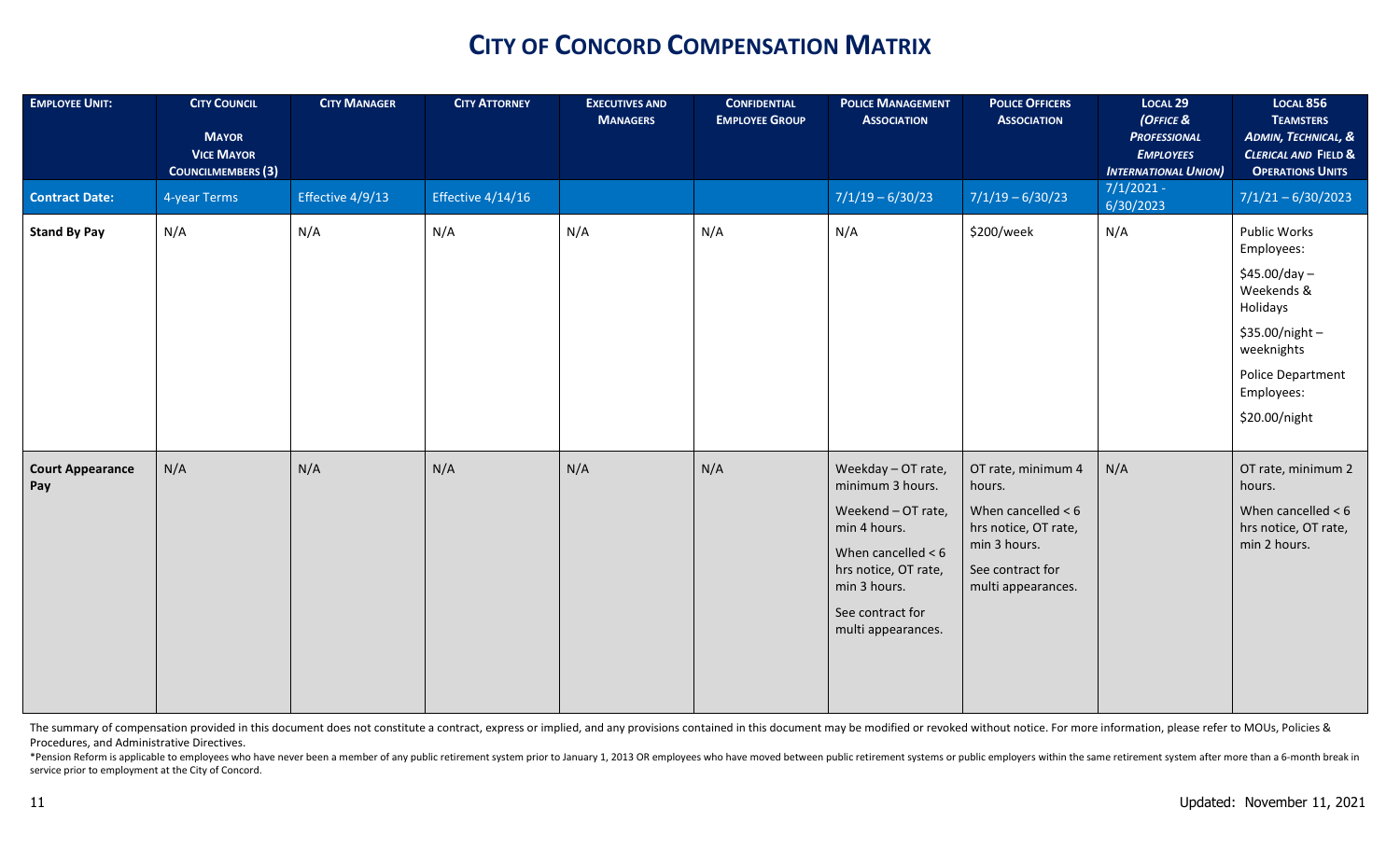| <b>EMPLOYEE UNIT:</b> | <b>CITY COUNCIL</b><br><b>MAYOR</b><br><b>VICE MAYOR</b><br><b>COUNCILMEMBERS (3)</b> | <b>CITY MANAGER</b> | <b>CITY ATTORNEY</b>                                                                                                                          | <b>EXECUTIVES AND</b><br><b>MANAGERS</b> | <b>CONFIDENTIAL</b><br><b>EMPLOYEE GROUP</b>                             | <b>POLICE MANAGEMENT</b><br><b>ASSOCIATION</b> | <b>POLICE OFFICERS</b><br><b>ASSOCIATION</b> | LOCAL <sub>29</sub><br>(OFFICE &<br><b>PROFESSIONAL</b><br><b>EMPLOYEES</b><br><b>INTERNATIONAL UNION)</b> | <b>LOCAL 856</b><br><b>TEAMSTERS</b><br>ADMIN, TECHNICAL, &<br><b>CLERICAL AND FIELD &amp;</b><br><b>OPERATIONS UNITS</b> |
|-----------------------|---------------------------------------------------------------------------------------|---------------------|-----------------------------------------------------------------------------------------------------------------------------------------------|------------------------------------------|--------------------------------------------------------------------------|------------------------------------------------|----------------------------------------------|------------------------------------------------------------------------------------------------------------|---------------------------------------------------------------------------------------------------------------------------|
| <b>Contract Date:</b> | 4-year Terms                                                                          | Effective 4/9/13    | Effective 4/14/16                                                                                                                             |                                          |                                                                          | $7/1/19 - 6/30/23$                             | $7/1/19 - 6/30/23$                           | $7/1/2021 -$<br>6/30/2023                                                                                  | $7/1/21 - 6/30/2023$                                                                                                      |
|                       |                                                                                       |                     |                                                                                                                                               |                                          | <b>HEALTH PLANS</b>                                                      |                                                |                                              |                                                                                                            |                                                                                                                           |
| <b>Medical Plan</b>   |                                                                                       |                     |                                                                                                                                               |                                          | <b>Maximum City Contribution</b>                                         |                                                |                                              |                                                                                                            |                                                                                                                           |
| Effective 1/1/2021    |                                                                                       |                     |                                                                                                                                               |                                          | $Single=$722.19/mol.$                                                    |                                                |                                              |                                                                                                            |                                                                                                                           |
|                       |                                                                                       |                     |                                                                                                                                               |                                          | 2-Party=\$1,444.39/mo.                                                   |                                                |                                              |                                                                                                            |                                                                                                                           |
|                       |                                                                                       |                     |                                                                                                                                               |                                          | Family=\$1,877.72/mo.                                                    |                                                |                                              |                                                                                                            |                                                                                                                           |
|                       |                                                                                       |                     | (The City currently pays up to a portion of the Kaiser premium rate. Other carriers are available at less or additional cost to the employee) |                                          |                                                                          |                                                |                                              |                                                                                                            |                                                                                                                           |
|                       |                                                                                       |                     |                                                                                                                                               |                                          | Employee contribution to Kaiser Plan:                                    |                                                |                                              |                                                                                                            |                                                                                                                           |
|                       |                                                                                       |                     |                                                                                                                                               |                                          | Single=\$91.45/mo.                                                       |                                                |                                              |                                                                                                            |                                                                                                                           |
|                       |                                                                                       |                     |                                                                                                                                               |                                          | 2-Party=\$182.89/mo.                                                     |                                                |                                              |                                                                                                            |                                                                                                                           |
|                       |                                                                                       |                     |                                                                                                                                               |                                          | Family=\$237.74/mo.                                                      |                                                |                                              |                                                                                                            |                                                                                                                           |
|                       |                                                                                       |                     |                                                                                                                                               |                                          | EE & City split (75/25) annual adjustments to health plan premium rates. |                                                |                                              |                                                                                                            |                                                                                                                           |

The summary of compensation provided in this document does not constitute a contract, express or implied, and any provisions contained in this document may be modified or revoked without notice. For more information, pleas Procedures, and Administrative Directives.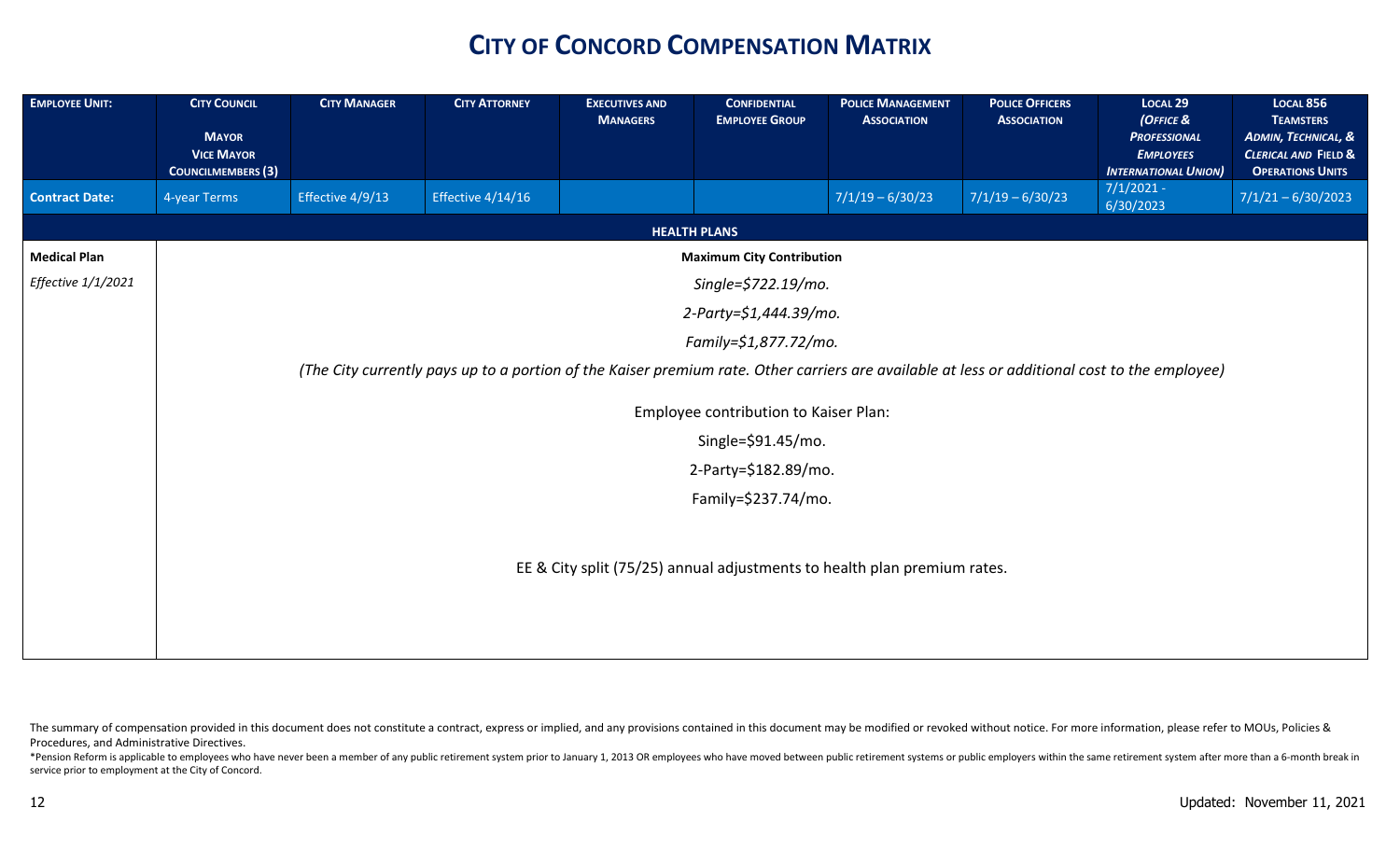| <b>EMPLOYEE UNIT:</b>     | <b>CITY COUNCIL</b><br><b>MAYOR</b><br><b>VICE MAYOR</b><br><b>COUNCILMEMBERS (3)</b> | <b>CITY MANAGER</b>       | <b>CITY ATTORNEY</b>                                                                                            | <b>EXECUTIVES AND</b><br><b>MANAGERS</b> | <b>CONFIDENTIAL</b><br><b>EMPLOYEE GROUP</b> | <b>POLICE MANAGEMENT</b><br><b>ASSOCIATION</b>                              | <b>POLICE OFFICERS</b><br><b>ASSOCIATION</b>                             | LOCAL <sub>29</sub><br>(OFFICE &<br><b>PROFESSIONAL</b><br><b>EMPLOYEES</b><br><b>INTERNATIONAL UNION)</b> | <b>LOCAL 856</b><br><b>TEAMSTERS</b><br>ADMIN, TECHNICAL, &<br><b>CLERICAL AND FIELD &amp;</b><br><b>OPERATIONS UNITS</b> |
|---------------------------|---------------------------------------------------------------------------------------|---------------------------|-----------------------------------------------------------------------------------------------------------------|------------------------------------------|----------------------------------------------|-----------------------------------------------------------------------------|--------------------------------------------------------------------------|------------------------------------------------------------------------------------------------------------|---------------------------------------------------------------------------------------------------------------------------|
| <b>Contract Date:</b>     | 4-year Terms                                                                          | Effective 4/9/13          | Effective 4/14/16                                                                                               |                                          |                                              | $7/1/19 - 6/30/23$                                                          | $7/1/19 - 6/30/23$                                                       | $7/1/2021 -$<br>6/30/2023                                                                                  | $7/1/21 - 6/30/2023$                                                                                                      |
| Cash-in-Lieu of           | N/A                                                                                   | <b>Effective 1/1/2015</b> |                                                                                                                 |                                          |                                              | <b>Effective 1/1/2015</b>                                                   |                                                                          | <b>Effective 1/1/2015</b>                                                                                  | <b>Effective 6/29/2016</b>                                                                                                |
| <b>Medical Coverage</b>   |                                                                                       |                           | \$500 to current EE on waiver as of 1/1/2015<br>\$200 to current and future EE opting for waiver after 1/1/2015 |                                          |                                              | \$400 to EE hired before 1/1/2015<br>\$200 to EE hired on or after 1/1/2015 |                                                                          | \$500 to current EE on<br>waiver as of<br>1/1/2015                                                         | \$639.51 to current<br>EE on waiver as of<br>1/1/2017                                                                     |
|                           |                                                                                       |                           |                                                                                                                 |                                          |                                              |                                                                             | \$200 to current and<br>future EE opting for<br>waiver after<br>1/1/2015 | \$200 to current and<br>future EE opting for<br>waiver after<br>1/1/2017                                   |                                                                                                                           |
| Dental Plan -             |                                                                                       |                           | City-paid                                                                                                       |                                          |                                              | City-paid                                                                   | <b>City-paid</b>                                                         | City-paid                                                                                                  |                                                                                                                           |
| City-paid premium         |                                                                                       |                           | EE=\$51.10/mo.                                                                                                  |                                          |                                              | EE=\$53.00/mo.                                                              | EE=\$58.80/mo.                                                           | EE=\$51.10/mo.                                                                                             |                                                                                                                           |
| <b>Delta Dental rates</b> |                                                                                       |                           | 2-Party=\$99.50/mo.                                                                                             |                                          |                                              | 2-Party=\$105.20/mo.                                                        | 2-Party=\$117.00/mo.                                                     | 2-Party=\$99.50/mo.                                                                                        |                                                                                                                           |
| effective 1/1/2021        |                                                                                       |                           | Family=\$163.60/mo.                                                                                             |                                          |                                              | Family=\$187.50/mo.                                                         | Family=\$211.30/mo.                                                      | Family=\$163.60/mo.                                                                                        |                                                                                                                           |
|                           |                                                                                       |                           | <b>Maximum Benefits:</b>                                                                                        |                                          |                                              | Maximum Benefit:<br>\$2,000/yr. per<br>patient                              | Maximum Benefit:<br>\$2,000/yr. per<br>patient                           | <b>Maximum Benefits:</b>                                                                                   |                                                                                                                           |
|                           |                                                                                       |                           | \$2,000/yr. per patient                                                                                         |                                          |                                              | \$4,000/life per                                                            | \$5,000/life per                                                         | \$2,000/yr. per patient                                                                                    |                                                                                                                           |
|                           |                                                                                       |                           | \$2,500/life per patient - Orthodontics                                                                         |                                          |                                              | patient-<br>Orthodontics                                                    | patient-<br>Orthodontics                                                 | \$2,500 /life per patient - Orthodontics                                                                   |                                                                                                                           |

The summary of compensation provided in this document does not constitute a contract, express or implied, and any provisions contained in this document may be modified or revoked without notice. For more information, pleas Procedures, and Administrative Directives.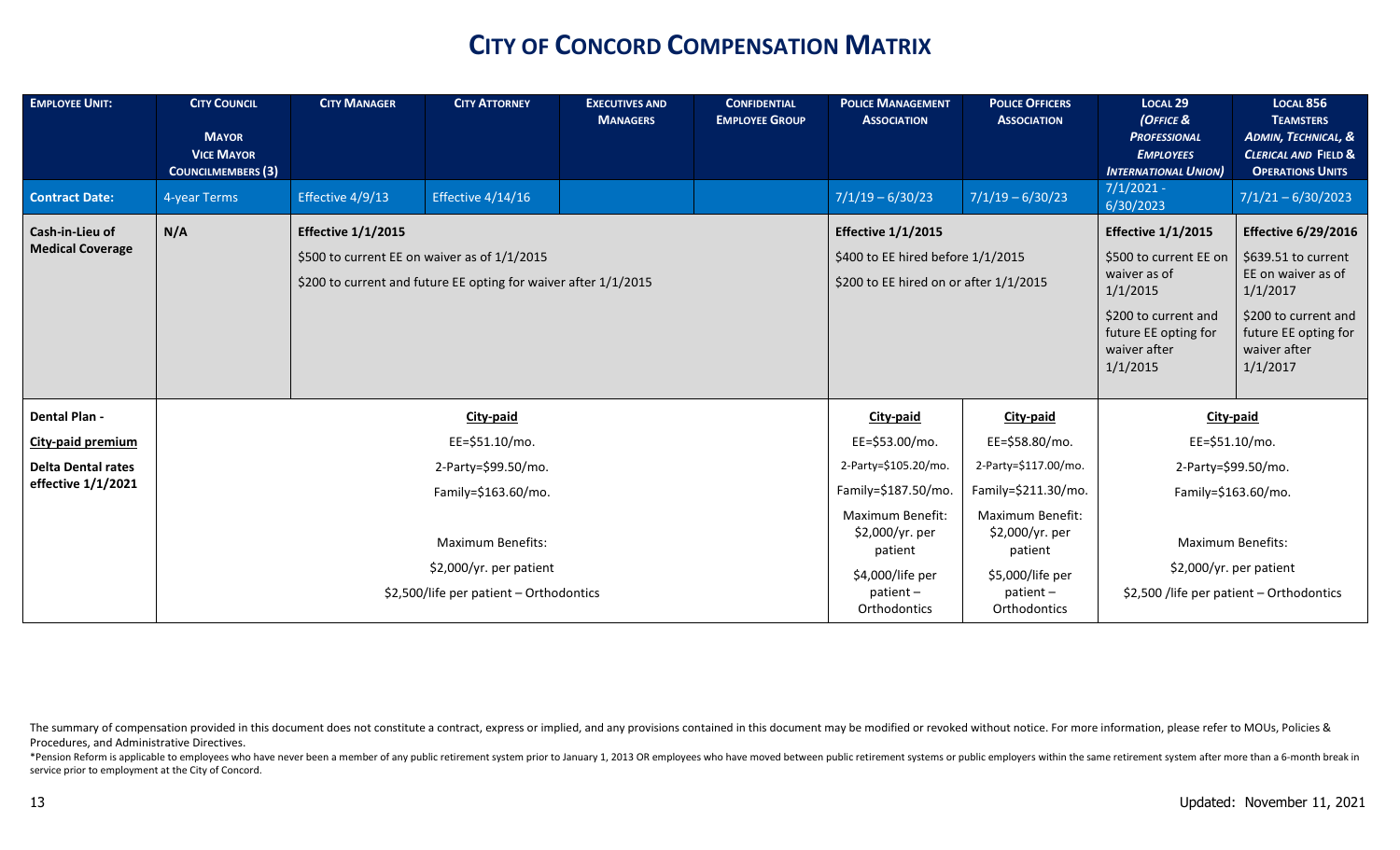| <b>EMPLOYEE UNIT:</b>                                                                                | <b>CITY COUNCIL</b><br><b>MAYOR</b><br><b>VICE MAYOR</b><br><b>COUNCILMEMBERS (3)</b> | <b>CITY MANAGER</b> | <b>CITY ATTORNEY</b>                                                                               | <b>EXECUTIVES AND</b><br><b>MANAGERS</b> | <b>CONFIDENTIAL</b><br><b>EMPLOYEE GROUP</b>                                         | <b>POLICE MANAGEMENT</b><br><b>ASSOCIATION</b>                                                        | <b>POLICE OFFICERS</b><br><b>ASSOCIATION</b>                                         | <b>LOCAL 29</b><br>(OFFICE &<br><b>PROFESSIONAL</b><br><b>EMPLOYEES</b><br><b>INTERNATIONAL UNION)</b> | <b>LOCAL 856</b><br><b>TEAMSTERS</b><br><b>ADMIN, TECHNICAL, &amp;</b><br><b>CLERICAL AND FIELD &amp;</b><br><b>OPERATIONS UNITS</b> |
|------------------------------------------------------------------------------------------------------|---------------------------------------------------------------------------------------|---------------------|----------------------------------------------------------------------------------------------------|------------------------------------------|--------------------------------------------------------------------------------------|-------------------------------------------------------------------------------------------------------|--------------------------------------------------------------------------------------|--------------------------------------------------------------------------------------------------------|--------------------------------------------------------------------------------------------------------------------------------------|
| <b>Contract Date:</b>                                                                                | 4-year Terms                                                                          | Effective 4/9/13    | Effective 4/14/16                                                                                  |                                          |                                                                                      | $7/1/19 - 6/30/23$                                                                                    | $7/1/19 - 6/30/23$                                                                   | $7/1/2021 -$<br>6/30/2023                                                                              | $7/1/21 - 6/30/2023$                                                                                                                 |
| <b>Vision Plan -</b><br>City-paid & employee-<br>paid premium rates<br>effective 1/1/21              |                                                                                       |                     | Employee-paid; optional<br>$EE = $11.71/mol$ .<br>$EE+1 = $16.74/mol$ .<br>Family = $$29.52/mol$ . |                                          | City-paid<br>$EE = $10.14/mol$ .<br>$EE+1 = $14.43/mol$ .<br>Family = $$25.54/mol$ . | Employee-paid;<br>optional<br>$EE = $11.71/mol$ .<br>$EE+1 = $16.74/mol$ .<br>Family = $$29.52/mol$ . | City-paid<br>$EE = $10.14/mol$ .<br>$EE+1 = $14.43/mol$ .<br>Family = $$25.54/mol$ . | $EE = $11.71/mol$ .<br>Family = $$29.52/mol$ .                                                         | Employee-paid; optional<br>$EE+1 = $16.74/mol$ .                                                                                     |
| EAP<br>City-paid premium:<br>\$6.71 per EE/month<br>effective thru 6/30/23                           | N/A                                                                                   |                     | Six (6) sessions per year for EE & eligible dependents                                             |                                          |                                                                                      |                                                                                                       | Eight (8) sessions per year for EE & eligible<br>dependents                          | Six (6) sessions per year for EE & eligible<br>dependents                                              |                                                                                                                                      |
| Life Insurance<br>City-paid premium:<br>\$0.100 per \$1,000 of<br>coverage<br>Rates effective 1/1/21 | N/A                                                                                   |                     |                                                                                                    |                                          |                                                                                      | Twice annual salary; up to \$400,000 max                                                              |                                                                                      |                                                                                                        |                                                                                                                                      |
| <b>Supplemental Life</b>                                                                             | N/A                                                                                   |                     |                                                                                                    |                                          |                                                                                      | Employee-paid optional program                                                                        |                                                                                      |                                                                                                        |                                                                                                                                      |
| <b>AD &amp; D Insurance</b>                                                                          | N/A                                                                                   |                     |                                                                                                    |                                          |                                                                                      | Employee-paid optional program                                                                        |                                                                                      |                                                                                                        |                                                                                                                                      |
| <b>Short Term</b><br>Disability (9 weeks)<br>City-paid premium:<br>\$0.140 per \$10/mo.<br>Salary    | N/A                                                                                   |                     | Two-thirds (2/3) monthly salary; \$1,200 weekly max                                                |                                          |                                                                                      | N/A                                                                                                   |                                                                                      | Two-thirds (2/3) monthly salary; \$1,200                                                               | weekly max                                                                                                                           |

The summary of compensation provided in this document does not constitute a contract, express or implied, and any provisions contained in this document may be modified or revoked without notice. For more information, pleas Procedures, and Administrative Directives.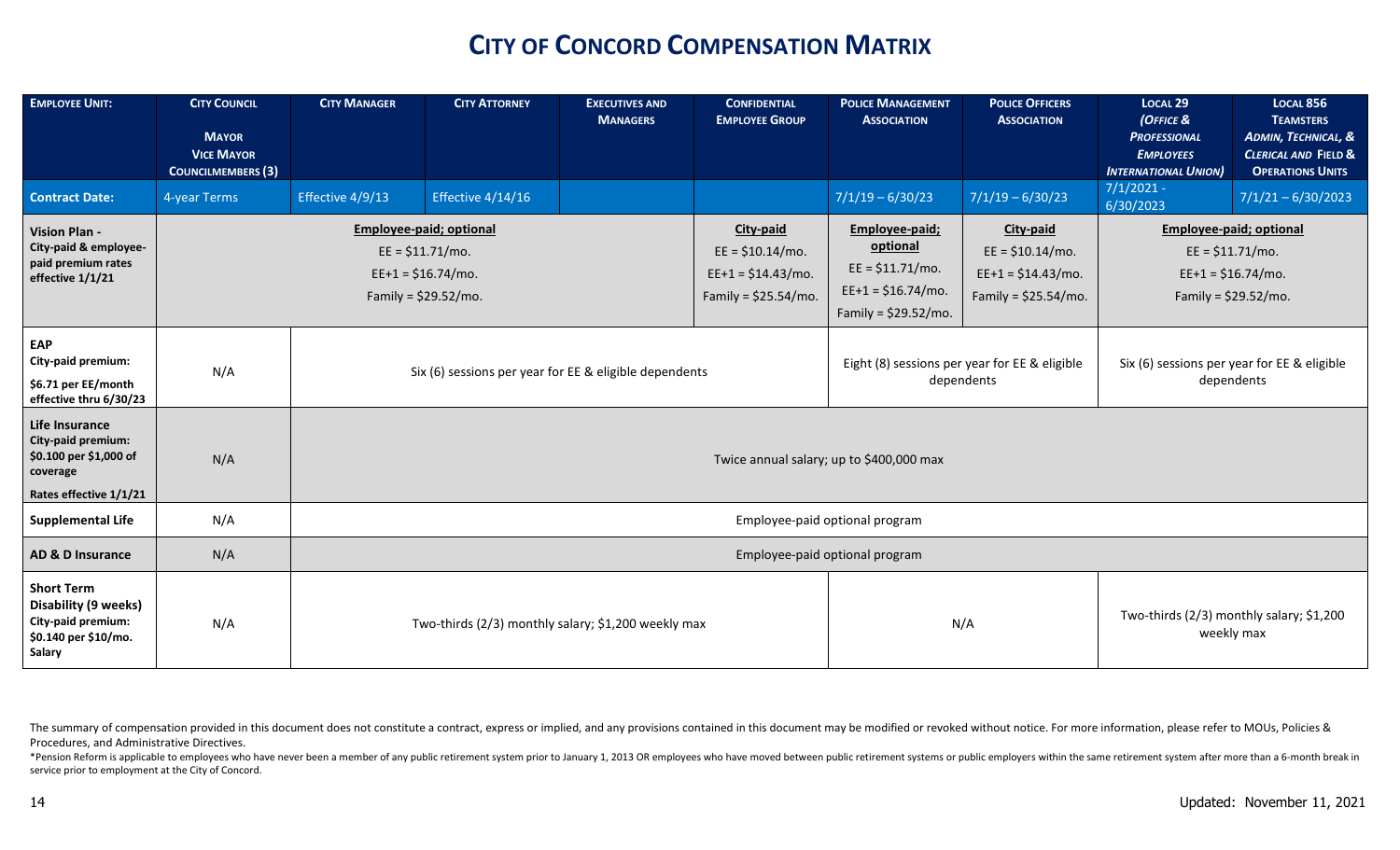| <b>EMPLOYEE UNIT:</b>                                                                                                                                                                                                                                                     | <b>CITY COUNCIL</b><br><b>MAYOR</b><br><b>VICE MAYOR</b><br><b>COUNCILMEMBERS (3)</b> | <b>CITY MANAGER</b> | <b>CITY ATTORNEY</b>                                                                                                | <b>EXECUTIVES AND</b><br><b>MANAGERS</b> | <b>CONFIDENTIAL</b><br><b>EMPLOYEE GROUP</b> | <b>POLICE MANAGEMENT</b><br><b>ASSOCIATION</b>                                                                                    | <b>POLICE OFFICERS</b><br><b>ASSOCIATION</b> | LOCAL <sub>29</sub><br>(OFFICE &<br><b>PROFESSIONAL</b><br><b>EMPLOYEES</b><br><b>INTERNATIONAL UNION)</b>                                                        | <b>LOCAL 856</b><br><b>TEAMSTERS</b><br>ADMIN, TECHNICAL, &<br><b>CLERICAL AND FIELD &amp;</b><br><b>OPERATIONS UNITS</b> |  |
|---------------------------------------------------------------------------------------------------------------------------------------------------------------------------------------------------------------------------------------------------------------------------|---------------------------------------------------------------------------------------|---------------------|---------------------------------------------------------------------------------------------------------------------|------------------------------------------|----------------------------------------------|-----------------------------------------------------------------------------------------------------------------------------------|----------------------------------------------|-------------------------------------------------------------------------------------------------------------------------------------------------------------------|---------------------------------------------------------------------------------------------------------------------------|--|
| <b>Contract Date:</b>                                                                                                                                                                                                                                                     | 4-year Terms                                                                          | Effective 4/9/13    | Effective $4/14/16$                                                                                                 |                                          |                                              | $7/1/19 - 6/30/23$                                                                                                                | $7/1/19 - 6/30/23$                           | $7/1/2021 -$<br>6/30/2023                                                                                                                                         | $7/1/21 - 6/30/2023$                                                                                                      |  |
| <b>Long Term Disability</b><br>City-paid premium:<br>\$0.180 per \$100 of<br>mo. Salary                                                                                                                                                                                   | N/A                                                                                   |                     |                                                                                                                     |                                          |                                              | Two-thirds (2/3) monthly salary; \$5,000 monthly max                                                                              |                                              |                                                                                                                                                                   |                                                                                                                           |  |
| <b>Retiree Medical #1</b><br><b>Active retirees that</b><br>retired prior to:<br>6/28/2016<br>-City Council<br>-City Manager<br>-City Attorney<br>-Executives/Mgrs<br>-Confidential<br>-Teamsters<br>-FT Contracted EEs<br>7/12/2016<br>-Local 298/2/2016<br>-POA<br>-PMA |                                                                                       |                     | Fixed City contribution effective 8/1/16:<br>Single=\$671.82/mo.<br>2-Party=\$1,343.65/mo.<br>Family=\$1,746.74/mo. |                                          |                                              | <b>Fixed City contribution effective</b><br>$10/1/16$ :<br>Single=\$671.82/mo.<br>2-Party=\$1,343.65/mo.<br>Family=\$1,746.74/mo. |                                              | <b>Fixed City contribution effective</b><br>8/1/16 (Teamsters) or<br>9/1/16 (Local 29):<br>Single=\$671.82/mo.<br>2-Party=\$1,343.65/mo.<br>Family=\$1,746.74/mo. |                                                                                                                           |  |

The summary of compensation provided in this document does not constitute a contract, express or implied, and any provisions contained in this document may be modified or revoked without notice. For more information, pleas Procedures, and Administrative Directives.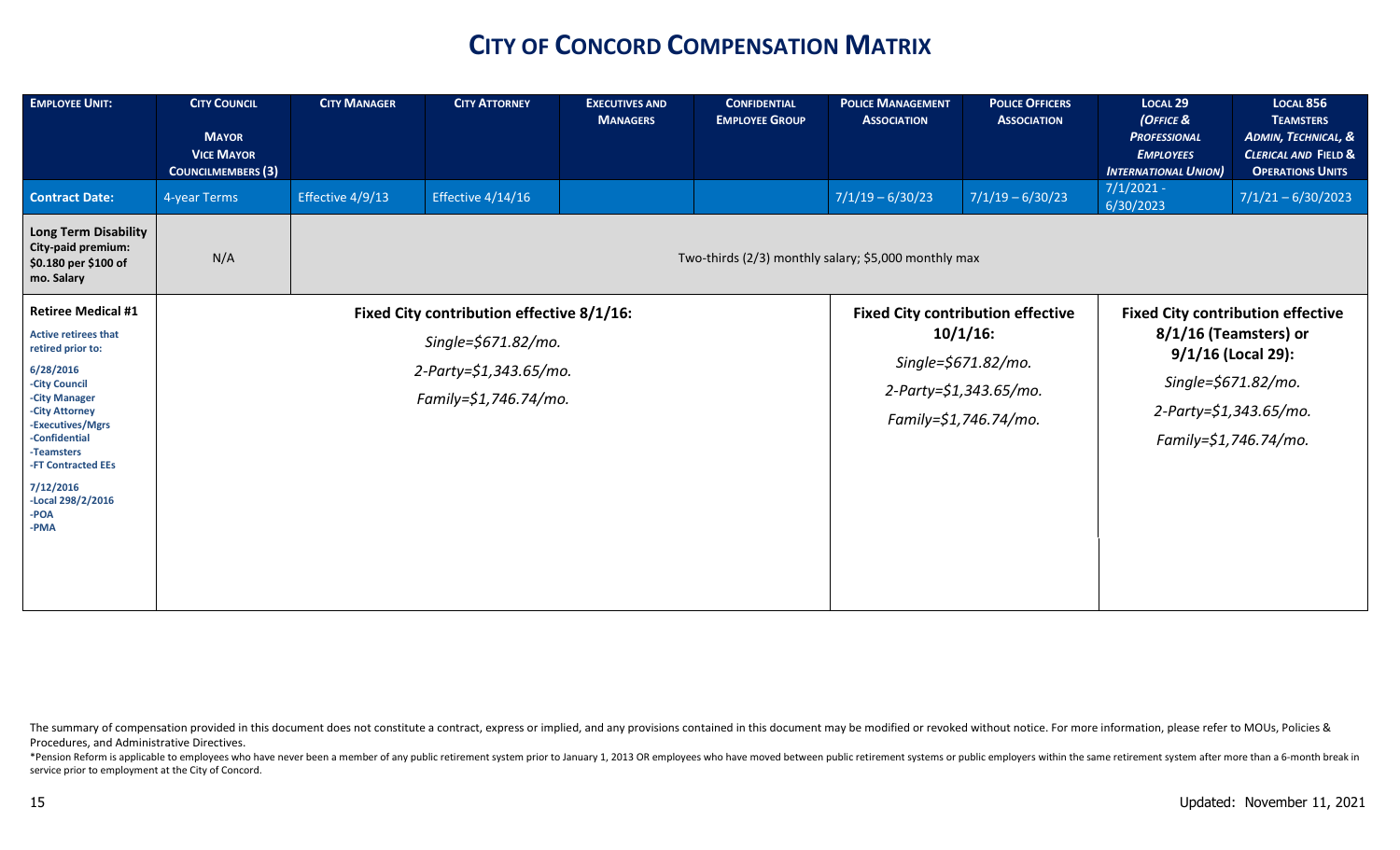| <b>EMPLOYEE UNIT:</b>                                                                                                                                               | <b>CITY COUNCIL</b><br><b>MAYOR</b>            | <b>CITY MANAGER</b> | <b>CITY ATTORNEY</b> | <b>EXECUTIVES AND</b><br><b>MANAGERS</b>                                                                                           | <b>CONFIDENTIAL</b><br><b>EMPLOYEE GROUP</b> | <b>POLICE MANAGEMENT</b><br><b>ASSOCIATION</b> | <b>POLICE OFFICERS</b><br><b>ASSOCIATION</b>                                                                                                                                                                                                                                                                                      | <b>LOCAL 29</b><br>(OFFICE &<br><b>PROFESSIONAL</b> | <b>LOCAL 856</b><br><b>TEAMSTERS</b><br><b>ADMIN, TECHNICAL, &amp;</b>                                                                                                                |
|---------------------------------------------------------------------------------------------------------------------------------------------------------------------|------------------------------------------------|---------------------|----------------------|------------------------------------------------------------------------------------------------------------------------------------|----------------------------------------------|------------------------------------------------|-----------------------------------------------------------------------------------------------------------------------------------------------------------------------------------------------------------------------------------------------------------------------------------------------------------------------------------|-----------------------------------------------------|---------------------------------------------------------------------------------------------------------------------------------------------------------------------------------------|
|                                                                                                                                                                     | <b>VICE MAYOR</b><br><b>COUNCILMEMBERS (3)</b> |                     |                      |                                                                                                                                    |                                              |                                                |                                                                                                                                                                                                                                                                                                                                   | <b>EMPLOYEES</b><br><b>INTERNATIONAL UNION)</b>     | <b>CLERICAL AND FIELD &amp;</b><br><b>OPERATIONS UNITS</b>                                                                                                                            |
| <b>Contract Date:</b>                                                                                                                                               | 4-year Terms                                   | Effective 4/9/13    | Effective 4/14/16    |                                                                                                                                    |                                              | $7/1/19 - 6/30/23$                             | $7/1/19 - 6/30/23$                                                                                                                                                                                                                                                                                                                | $7/1/2021 -$<br>6/30/2023                           | $7/1/21 - 6/30/2023$                                                                                                                                                                  |
| <b>Retiree Medical #2</b><br><b>Employees that</b><br>retire after<br>applicable<br>effective date:<br>6/28/2016, or<br>7/12/2016, or<br>8/2/2016<br>See applicable |                                                |                     |                      | Fixed City contribution effective 8/1/2016 (Basic Plans)<br>Single=\$671.82/mo.<br>2-Party=\$1,343.65/mo.<br>Family=\$1,746.74/mo. |                                              |                                                | <b>Fixed City contribution effective</b><br>10/1/2016<br>(Basic Plans)<br>Single=\$671.82/mo. (retiree must have had<br>10+ years of City sworn service)<br>2-Party=\$1,343.65/mo. (retiree must have<br>had 10+ years of City sworn service)<br>Family=\$1,746.74/mo. (retiree must have<br>had 15+ years of City sworn service) |                                                     | <b>Fixed City contribution effective</b><br>8/1/2016 (Teamsters) or<br>9/1/2016 (Local 29)<br>(Basic Plans)<br>Single=\$671.82/mo.<br>2-Party=\$1,343.65/mo.<br>Family=\$1,746.74/mo. |

The summary of compensation provided in this document does not constitute a contract, express or implied, and any provisions contained in this document may be modified or revoked without notice. For more information, pleas Procedures, and Administrative Directives.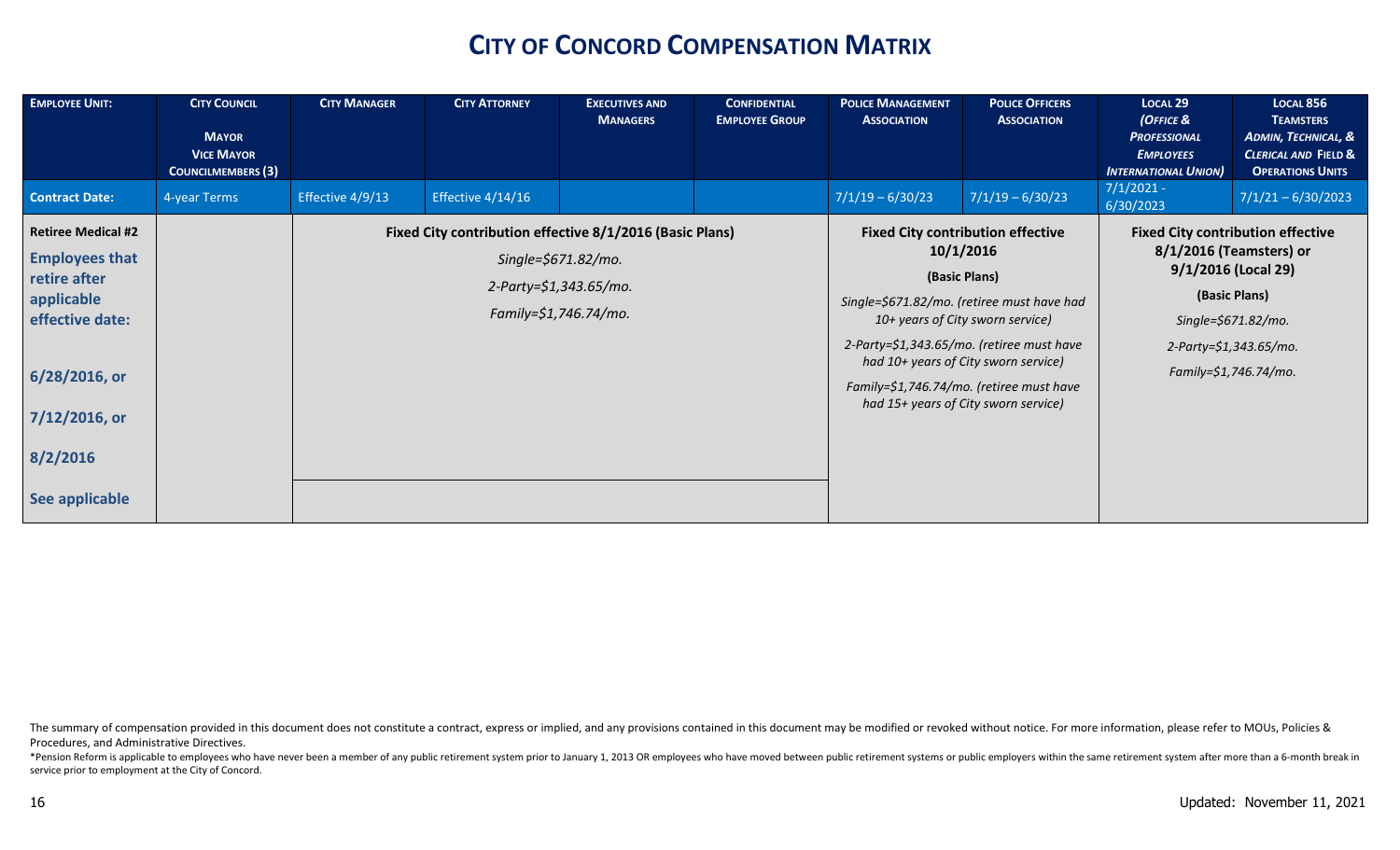| <b>EMPLOYEE UNIT:</b>       | <b>CITY COUNCIL</b><br><b>MAYOR</b><br><b>VICE MAYOR</b><br><b>COUNCILMEMBERS (3)</b> | <b>CITY MANAGER</b>                                                       | <b>CITY ATTORNEY</b>                                                                                                                                                                                                                                      | <b>EXECUTIVES AND</b><br><b>MANAGERS</b> | <b>CONFIDENTIAL</b><br><b>EMPLOYEE GROUP</b> | <b>POLICE MANAGEMENT</b><br><b>ASSOCIATION</b>                                                                                                                                                                                                                                                                                                                                 | <b>POLICE OFFICERS</b><br><b>ASSOCIATION</b> | LOCAL <sub>29</sub><br>(OFFICE &<br><b>PROFESSIONAL</b><br><b>EMPLOYEES</b><br><b>INTERNATIONAL UNION)</b>                                                                                                                       | <b>LOCAL 856</b><br><b>TEAMSTERS</b><br><b>ADMIN, TECHNICAL, &amp;</b><br><b>CLERICAL AND FIELD &amp;</b><br><b>OPERATIONS UNITS</b>         |
|-----------------------------|---------------------------------------------------------------------------------------|---------------------------------------------------------------------------|-----------------------------------------------------------------------------------------------------------------------------------------------------------------------------------------------------------------------------------------------------------|------------------------------------------|----------------------------------------------|--------------------------------------------------------------------------------------------------------------------------------------------------------------------------------------------------------------------------------------------------------------------------------------------------------------------------------------------------------------------------------|----------------------------------------------|----------------------------------------------------------------------------------------------------------------------------------------------------------------------------------------------------------------------------------|----------------------------------------------------------------------------------------------------------------------------------------------|
| <b>Contract Date:</b>       | 4-year Terms                                                                          | Effective 4/9/13                                                          | Effective 4/14/16                                                                                                                                                                                                                                         |                                          |                                              | $7/1/19 - 6/30/23$                                                                                                                                                                                                                                                                                                                                                             | $7/1/19 - 6/30/23$                           | $7/1/2021 -$<br>6/30/2023                                                                                                                                                                                                        | $7/1/21 - 6/30/2023$                                                                                                                         |
| eligibility<br>requirements |                                                                                       | <b>Eligibility Requirements:</b><br>prior to $6/28/16$ .<br>requirements. | Active employees with a start date, or received a conditional offer of employment,<br>Retires directly from the City of Concord, in accordance with CalPERS and PEMHCA<br>Employee had five or more years of continuous service with the City of Concord. |                                          |                                              | <b>Eligibility Requirements:</b><br>Active employees with a start date, or<br>received a conditional offer of employment,<br>prior to $8/2/16$<br>Retires directly from the City of Concord, in<br>accordance with CalPERS and PEMHCA<br>requirements.<br>Employee had applicable number of years of<br>service (see above for contribution<br>determined by years of service) |                                              | <b>Eligibility Requirements:</b><br>Active employees with a start date, or<br>prior to 6/28/16 (Teamsters) or 7/12/16<br>(Local 29)<br>accordance with CalPERS and PEMHCA<br>requirements.<br>Employee had five or more years of | received a conditional offer of employment,<br>Retires directly from the City of Concord, in<br>continuous service with the City of Concord. |

The summary of compensation provided in this document does not constitute a contract, express or implied, and any provisions contained in this document may be modified or revoked without notice. For more information, pleas Procedures, and Administrative Directives.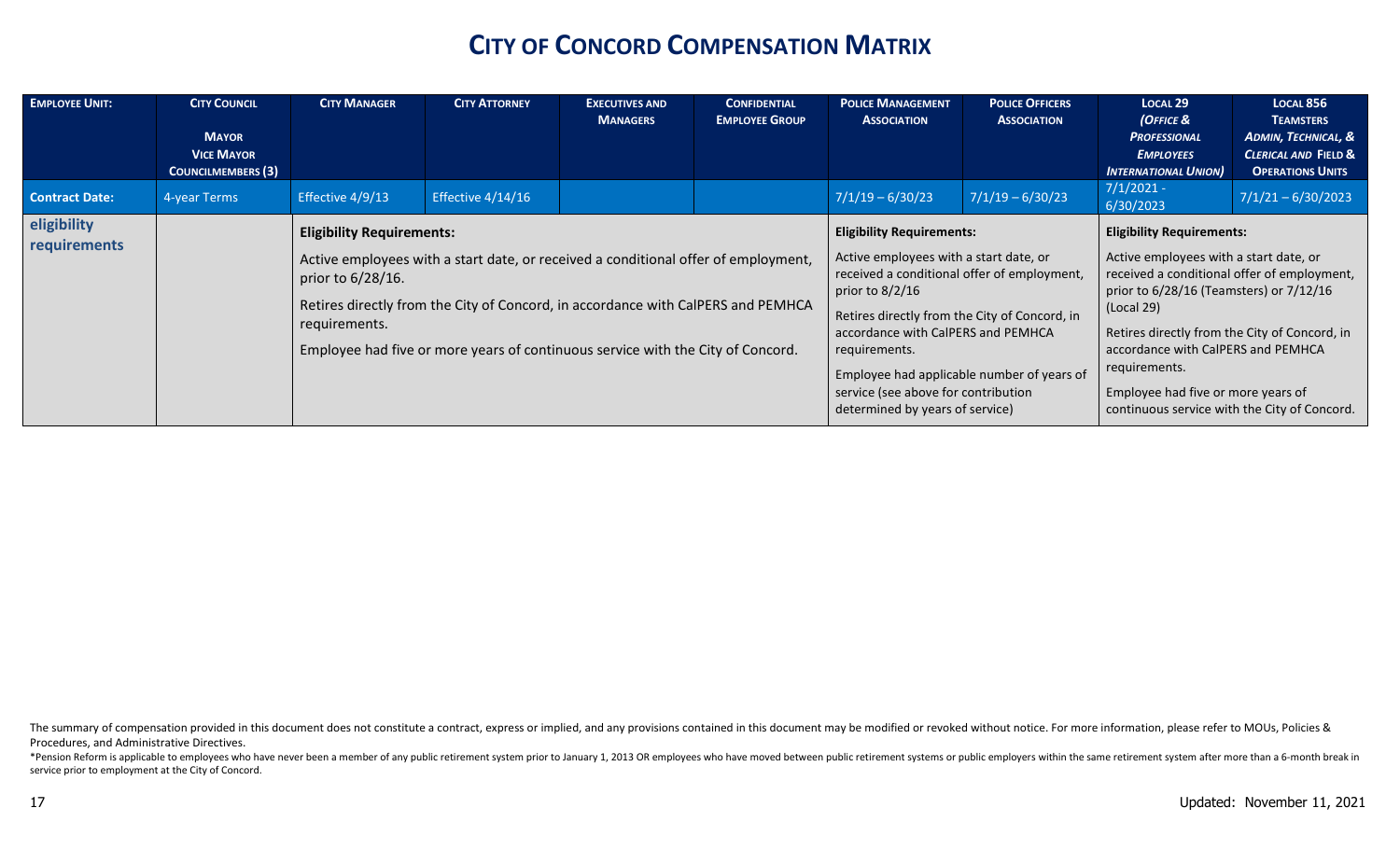| <b>EMPLOYEE UNIT:</b>                                 | <b>CITY COUNCIL</b><br><b>MAYOR</b><br><b>VICE MAYOR</b><br><b>COUNCILMEMBERS (3)</b> | <b>CITY MANAGER</b> | <b>CITY ATTORNEY</b>                                                                           | <b>EXECUTIVES AND</b><br><b>MANAGERS</b>                                                                                                            | <b>CONFIDENTIAL</b><br><b>EMPLOYEE GROUP</b> | <b>POLICE MANAGEMENT</b><br><b>ASSOCIATION</b>                                                                                                                                                                                                                                                                         | <b>POLICE OFFICERS</b><br><b>ASSOCIATION</b> | <b>LOCAL 29</b><br>(OFFICE &<br><b>PROFESSIONAL</b><br><b>EMPLOYEES</b><br><b>INTERNATIONAL UNION)</b>                                                                                                                                                        | <b>LOCAL 856</b><br><b>TEAMSTERS</b><br>ADMIN, TECHNICAL, &<br><b>CLERICAL AND FIELD &amp;</b><br><b>OPERATIONS UNITS</b> |
|-------------------------------------------------------|---------------------------------------------------------------------------------------|---------------------|------------------------------------------------------------------------------------------------|-----------------------------------------------------------------------------------------------------------------------------------------------------|----------------------------------------------|------------------------------------------------------------------------------------------------------------------------------------------------------------------------------------------------------------------------------------------------------------------------------------------------------------------------|----------------------------------------------|---------------------------------------------------------------------------------------------------------------------------------------------------------------------------------------------------------------------------------------------------------------|---------------------------------------------------------------------------------------------------------------------------|
| <b>Contract Date:</b>                                 | 4-year Terms                                                                          | Effective 4/9/13    | Effective 4/14/16                                                                              |                                                                                                                                                     |                                              | $7/1/19 - 6/30/23$                                                                                                                                                                                                                                                                                                     | $7/1/19 - 6/30/23$                           | $7/1/2021 -$<br>6/30/2023                                                                                                                                                                                                                                     | $7/1/21 - 6/30/2023$                                                                                                      |
| <b>Retiree Medical #3</b><br>(PEMHCA Minimum<br>Only) |                                                                                       |                     | minimum that is established annually by CalPERS.<br>In 2021, the PEMHCA minimum is \$143/month | Employees hired on or after 6/28/2016 that retire from the City of Concord,<br>the City will contribute towards their retirement medical the PEMHCA |                                              | Employees with nine or less years of<br>service, and employees hired on or<br>after 8/2/2016, that retire from the<br>City of Concord, the City will<br>contribute towards their retirement<br>medical the PEMHCA minimum that<br>is established annually by CalPERS.<br>In 2021, the PEMHCA minimum is<br>\$143/month |                                              | Employees hired on or after<br>6/28/2016 (Teamsters) or 7/12/2016<br>Concord, the City will contribute<br>towards their retirement medical the<br>PEMHCA minimum that is<br>established annually by CalPERS.<br>In 2021, the PEMHCA minimum is<br>\$143/month | (Local 29) that retire from the City of                                                                                   |

The summary of compensation provided in this document does not constitute a contract, express or implied, and any provisions contained in this document may be modified or revoked without notice. For more information, pleas Procedures, and Administrative Directives.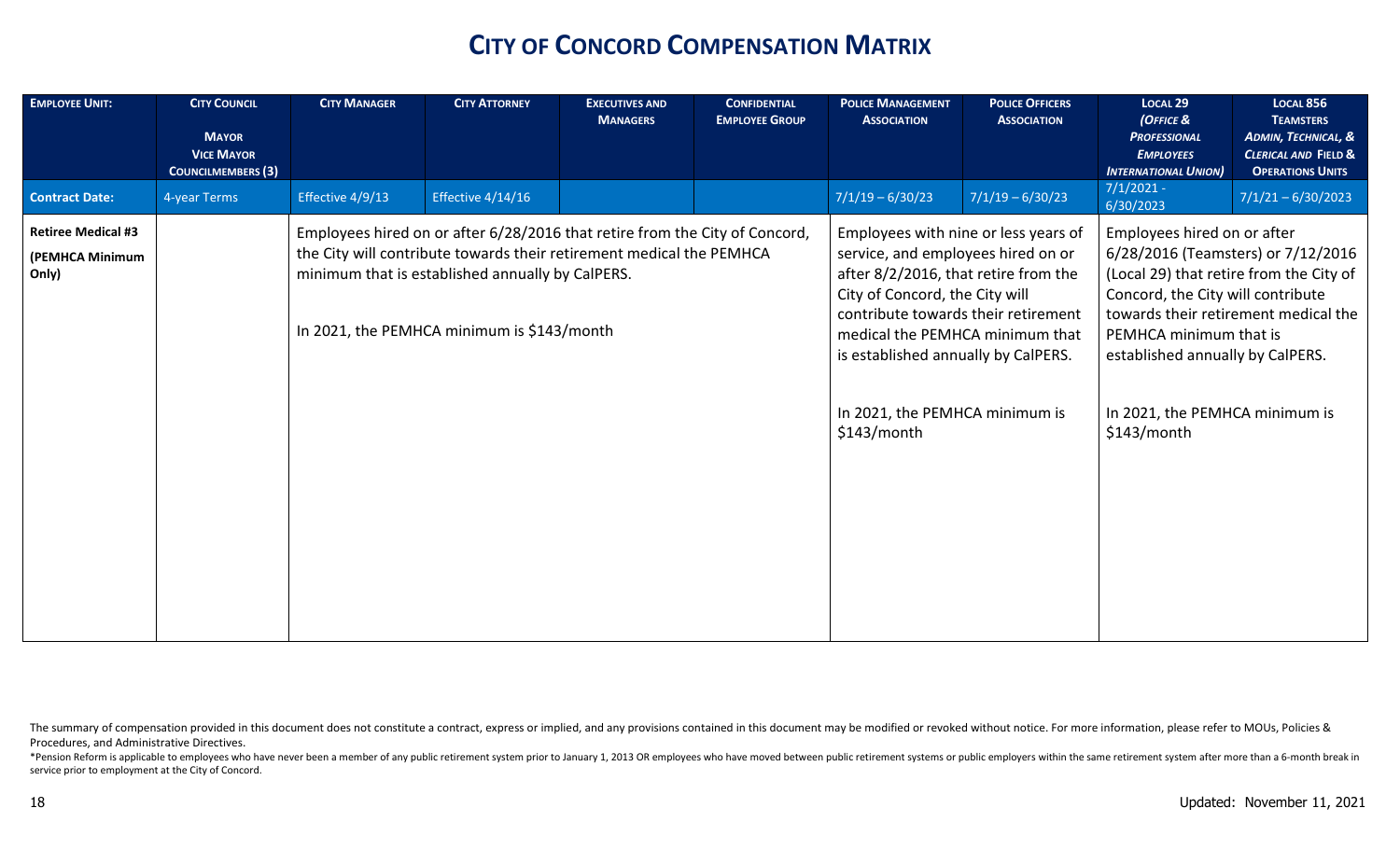| <b>EMPLOYEE UNIT:</b>                                                                   | <b>CITY COUNCIL</b><br><b>MAYOR</b><br><b>VICE MAYOR</b><br><b>COUNCILMEMBERS (3)</b> | <b>CITY MANAGER</b>                                                                                                                                                                                                                                                                                                                                                               | <b>CITY ATTORNEY</b>                                                                                                                                                                                                                                            | <b>EXECUTIVES AND</b><br><b>MANAGERS</b>                                                                                                                                                                                                                                                                                                                                                                                                                                                                                                                                                                                                                                                                                                                 | <b>CONFIDENTIAL</b><br><b>EMPLOYEE GROUP</b>                                                                                                                                                                                                                                                                                                                                                                                                                                                                                                                                                                                                                                                                                               | <b>POLICE MANAGEMENT</b><br><b>ASSOCIATION</b>                                                                                                                                                                                                                                                                                                                                                                                                                                                                                                                                                           | <b>POLICE OFFICERS</b><br><b>ASSOCIATION</b>                                                                                                                                                                                                                                                                                                                                                                                                                                                                                                                                                                                                                                                                                                                                          | <b>LOCAL 29</b><br>(OFFICE &<br><b>PROFESSIONAL</b><br><b>EMPLOYEES</b><br><b>INTERNATIONAL UNION)</b>                                                                                                                                                                                                                                                                                                                                                                                                                                                                                                                                                                                             | <b>LOCAL 856</b><br><b>TEAMSTERS</b><br>ADMIN, TECHNICAL, &<br><b>CLERICAL AND FIELD &amp;</b><br><b>OPERATIONS UNITS</b>                                                                                                                                                                                                                                                                                                                                                                                                                                                                                                                                               |
|-----------------------------------------------------------------------------------------|---------------------------------------------------------------------------------------|-----------------------------------------------------------------------------------------------------------------------------------------------------------------------------------------------------------------------------------------------------------------------------------------------------------------------------------------------------------------------------------|-----------------------------------------------------------------------------------------------------------------------------------------------------------------------------------------------------------------------------------------------------------------|----------------------------------------------------------------------------------------------------------------------------------------------------------------------------------------------------------------------------------------------------------------------------------------------------------------------------------------------------------------------------------------------------------------------------------------------------------------------------------------------------------------------------------------------------------------------------------------------------------------------------------------------------------------------------------------------------------------------------------------------------------|--------------------------------------------------------------------------------------------------------------------------------------------------------------------------------------------------------------------------------------------------------------------------------------------------------------------------------------------------------------------------------------------------------------------------------------------------------------------------------------------------------------------------------------------------------------------------------------------------------------------------------------------------------------------------------------------------------------------------------------------|----------------------------------------------------------------------------------------------------------------------------------------------------------------------------------------------------------------------------------------------------------------------------------------------------------------------------------------------------------------------------------------------------------------------------------------------------------------------------------------------------------------------------------------------------------------------------------------------------------|---------------------------------------------------------------------------------------------------------------------------------------------------------------------------------------------------------------------------------------------------------------------------------------------------------------------------------------------------------------------------------------------------------------------------------------------------------------------------------------------------------------------------------------------------------------------------------------------------------------------------------------------------------------------------------------------------------------------------------------------------------------------------------------|----------------------------------------------------------------------------------------------------------------------------------------------------------------------------------------------------------------------------------------------------------------------------------------------------------------------------------------------------------------------------------------------------------------------------------------------------------------------------------------------------------------------------------------------------------------------------------------------------------------------------------------------------------------------------------------------------|-------------------------------------------------------------------------------------------------------------------------------------------------------------------------------------------------------------------------------------------------------------------------------------------------------------------------------------------------------------------------------------------------------------------------------------------------------------------------------------------------------------------------------------------------------------------------------------------------------------------------------------------------------------------------|
| <b>Contract Date:</b>                                                                   | 4-year Terms                                                                          | Effective 4/9/13                                                                                                                                                                                                                                                                                                                                                                  | Effective 4/14/16                                                                                                                                                                                                                                               |                                                                                                                                                                                                                                                                                                                                                                                                                                                                                                                                                                                                                                                                                                                                                          |                                                                                                                                                                                                                                                                                                                                                                                                                                                                                                                                                                                                                                                                                                                                            | $7/1/19 - 6/30/23$                                                                                                                                                                                                                                                                                                                                                                                                                                                                                                                                                                                       | $7/1/19 - 6/30/23$                                                                                                                                                                                                                                                                                                                                                                                                                                                                                                                                                                                                                                                                                                                                                                    | $7/1/2021 -$<br>6/30/2023                                                                                                                                                                                                                                                                                                                                                                                                                                                                                                                                                                                                                                                                          | $7/1/21 - 6/30/2023$                                                                                                                                                                                                                                                                                                                                                                                                                                                                                                                                                                                                                                                    |
| <b>Vacation Accrual</b><br>(payment of<br>accruals upon<br>separation of<br>employment) | N/A                                                                                   | <b>Annual Accrual:</b><br>40 days of general<br>leave per fiscal year<br>In addition, 3 hours<br>credited on Good<br>Friday & 8 hours<br>credited on<br>September 9 <sup>th</sup> in lieu<br>of Admissions Day.<br><b>Max Accrual:</b><br>No maximum<br>accrual<br><b>Cash Payment in</b><br>Lieu:<br>Employee may cash<br>out up to 15 days<br>general leave per<br>fiscal year. | <b>Annual Accrual:</b><br>40 days of general<br>leave per fiscal year<br>In addition, 3 hours<br>credited on Good<br>Friday & 8 hours<br>credited on<br>September 9 <sup>th</sup> in lieu<br>of Admissions Day.<br><b>Max Accrual:</b><br>No maximum<br>accrual | <b>Annual Accrual:</b><br>$1st$ : 15 days<br>$2nd$ : 17 days<br>$3^{rd} - 7^{th}$ : 20 days<br>$8th - 9th$ : 21 days<br>$10^{th} - 12^{th}$ : 22 days<br>13th-14th: 24 days<br>15th-19th: 26 days<br>$20^{th}$ & +: 27 days<br>In addition, 3 hours<br>credited on Good<br>Friday & 8 hours<br>credited on September<br>9 <sup>th</sup> in lieu of<br>Admissions Day.<br>Executives may receive<br>an initial higher accrual<br>rate based on previous<br>years of public sector<br>work experience.<br><b>Max Accrual:</b><br>2 years of accrual +<br>320 hours<br><b>Cash Payment in Lieu:</b><br>Up to 40 hours in the<br>following calendar<br>year; employee must<br>complete a non-<br>revocable election<br>form by 12/31 of the<br>previous year | <b>Annual Accrual:</b><br>$1st$ : 10 days<br>$2nd$ : 12 days<br>$3^{rd} - 7^{th}$ : 15 days<br>$8^{th} - 9^{th}$ : 16 days<br>10th-12th: 17 days<br>13th-14th: 19 days<br>15 <sup>th</sup> -19 <sup>th</sup> : 21 days<br>$20^{th}$ & +: 22 days<br>In addition, 3 hours<br>credited on Good<br>Friday & 8 hours<br>credited on September<br>9 <sup>th</sup> in lieu of<br><b>Admissions Day</b><br><b>Max Accrual:</b><br>Accrual amount from<br>previous anniversary<br>year plus accrual<br>amount for current<br>anniversary year (2<br>years)<br><b>Cash Payment in Lieu:</b><br>Up to 40 hours in the<br>following calendar<br>year; employee must<br>complete a non-<br>revocable election<br>form by 12/31 of the<br>previous year | <b>Annual Accrual:</b><br>$1st$ : 15 days<br>$2nd$ : 17 days<br>$3^{rd} - 7^{th}$ : 20 days<br>$8th - 9th$ : 21 days<br>$10^{th} - 12^{th}$ : 22 days<br>13th-14th: 24 days<br>15th-19th: 26 days<br>20th-25th: 27 days<br>26th & +: 28 days<br>In addition, 8 hours<br>credited on September<br>9 <sup>th</sup> in lieu of<br><b>Admissions Day</b><br><b>Max Accrual:</b><br>2 years of accrual +<br>320 hours<br><b>Cash Payment in Lieu:</b><br>Up to 40 hours in the<br>following calendar<br>year; employee must<br>complete a non-<br>revocable election<br>form by 12/31 of the<br>previous year | <b>Annual Accrual:</b><br>$1st$ : 10 days<br>$2nd$ : 12 days<br>$3^{rd} - 7^{th}$ : 15 days<br>$8^{th} - 9^{th}$ : 16 days<br>$10^{th} - 12^{th}$ : 17 days<br>13th-14th: 19 days<br>15 <sup>th</sup> -19 <sup>th</sup> : 21 days<br>20th-24th: 22 days<br>$25^{th}$ & +: 25 days<br>In addition, 10 hrs<br>credited on the first<br>pay period of the<br>calendar year & 8 hrs<br>credited on September<br>9 <sup>th</sup> in lieu of Admissions<br>Day<br><b>Max Accrual:</b><br>Accrual amount is<br>double the amount of<br>the employee's current<br>vacation accrual rate +<br>20 hours<br><b>Cash Payment in Lieu:</b><br>Up to 40 hours in the<br>following calendar<br>year; employee must<br>complete a non-<br>revocable election form<br>by 12/31 of the<br>previous year | <b>Annual Accrual:</b><br>$1st$ : 10 days<br>$2nd$ : 12 days<br>$3^{rd} - 7^{th}$ : 15 days<br>$8^{th} - 9^{th}$ : 16 days<br>10th-12th: 17 days<br>13th-14th: 19 days<br>15 <sup>th</sup> -19 <sup>th</sup> : 21 days<br>$20^{th}$ & +: 22 days<br>In addition, 8 hours<br>credited on September<br>9 <sup>th</sup> in lieu of<br><b>Admissions Day</b><br><b>Max Accrual:</b><br>Accrual amount from<br>previous anniversary<br>year plus accrual<br>amount for current<br>anniversary year (2<br>years)<br><b>Cash Payment in Lieu:</b><br>Up to 40 hours in the<br>following calendar<br>year; employee must<br>complete a non-<br>revocable election<br>form by 12/31 of the<br>previous year | <b>Annual Accrual:</b><br>$1st$ : 10 days<br>$2nd$ : 12 days<br>$3^{rd} - 7^{th}$ : 15 days<br>$8^{th} - 9^{th}$ : 16 days<br>10 <sup>th</sup> -12 <sup>th</sup> : 17 days<br>13th-14th: 19 days<br>15th-19th: 21 days<br>$20^{th}$ & +: 22 days<br>In addition, 8 hours<br>credited on September<br>9 <sup>th</sup> in lieu of<br><b>Admissions Day</b><br><b>Max Accrual:</b><br>Accrual amount two<br>times the amount of<br>the employee's current<br>vacation accrual rate<br><b>Cash Payment in Lieu:</b><br>Up to 40 hours in the<br>following calendar<br>year; employee must<br>complete a non-<br>revocable election<br>form by 12/31 of the<br>previous year |

The summary of compensation provided in this document does not constitute a contract, express or implied, and any provisions contained in this document may be modified or revoked without notice. For more information, pleas Procedures, and Administrative Directives.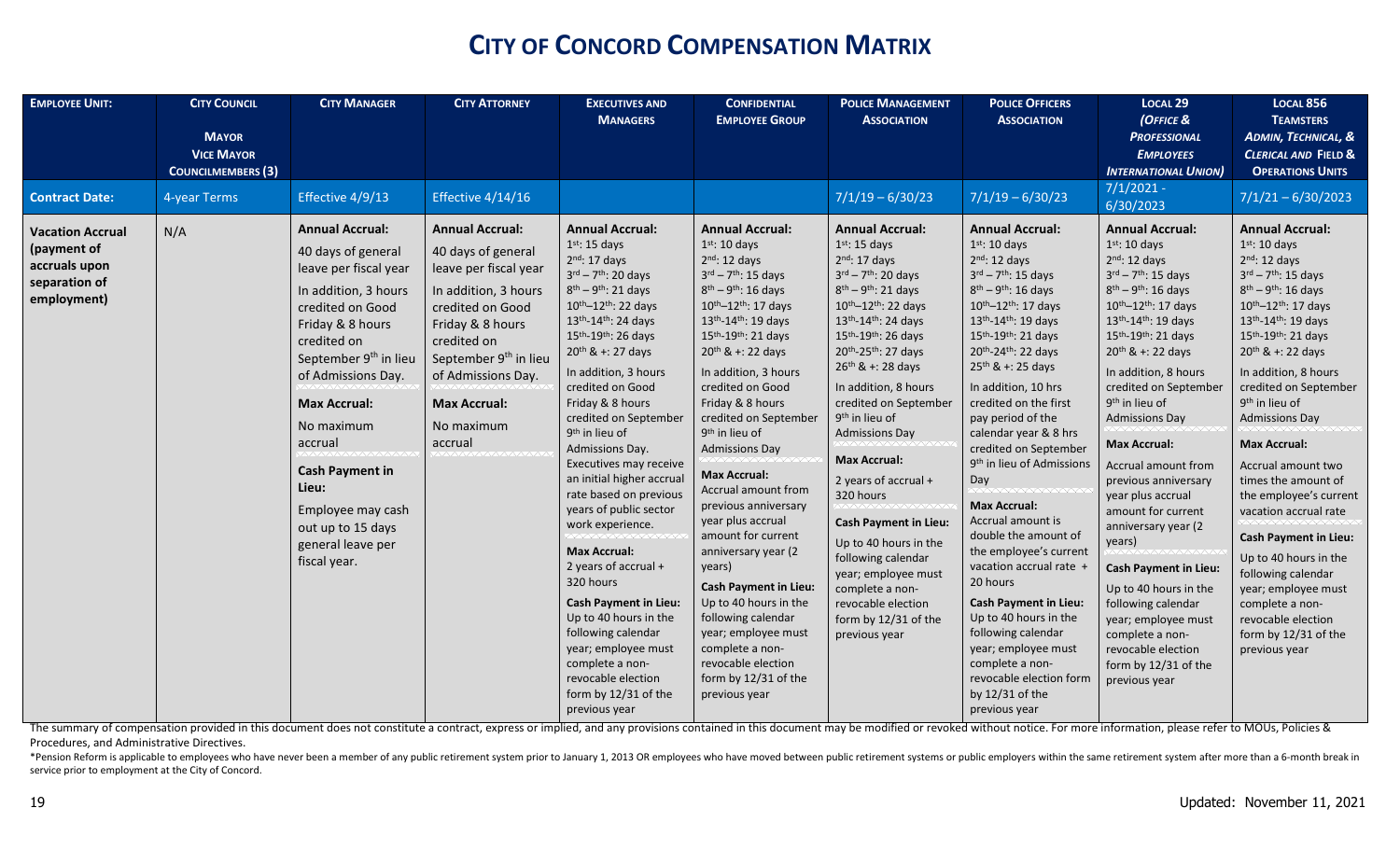| <b>EMPLOYEE UNIT:</b>                                                      | <b>CITY COUNCIL</b><br><b>MAYOR</b><br><b>VICE MAYOR</b><br><b>COUNCILMEMBERS (3)</b> | <b>CITY MANAGER</b>                                                                                                                                                                                                                                   | <b>CITY ATTORNEY</b>                                                                                                                                                                                                                                  | <b>EXECUTIVES AND</b><br><b>MANAGERS</b>                                                                                                                                                                                                                                                                                                                                                                                                                                                                                       | <b>CONFIDENTIAL</b><br><b>EMPLOYEE GROUP</b> | <b>POLICE MANAGEMENT</b><br><b>ASSOCIATION</b>              | <b>POLICE OFFICERS</b><br><b>ASSOCIATION</b> | <b>LOCAL 29</b><br>(OFFICE &<br><b>PROFESSIONAL</b><br><b>EMPLOYEES</b><br><b>INTERNATIONAL UNION)</b> | <b>LOCAL 856</b><br><b>TEAMSTERS</b><br><b>ADMIN, TECHNICAL, &amp;</b><br><b>CLERICAL AND FIELD &amp;</b><br><b>OPERATIONS UNITS</b> |
|----------------------------------------------------------------------------|---------------------------------------------------------------------------------------|-------------------------------------------------------------------------------------------------------------------------------------------------------------------------------------------------------------------------------------------------------|-------------------------------------------------------------------------------------------------------------------------------------------------------------------------------------------------------------------------------------------------------|--------------------------------------------------------------------------------------------------------------------------------------------------------------------------------------------------------------------------------------------------------------------------------------------------------------------------------------------------------------------------------------------------------------------------------------------------------------------------------------------------------------------------------|----------------------------------------------|-------------------------------------------------------------|----------------------------------------------|--------------------------------------------------------------------------------------------------------|--------------------------------------------------------------------------------------------------------------------------------------|
| <b>Contract Date:</b>                                                      | 4-year Terms                                                                          | Effective 4/9/13                                                                                                                                                                                                                                      | Effective 4/14/16                                                                                                                                                                                                                                     |                                                                                                                                                                                                                                                                                                                                                                                                                                                                                                                                |                                              | $7/1/19 - 6/30/23$                                          | $7/1/19 - 6/30/23$                           | $7/1/2021 -$<br>6/30/2023                                                                              | $7/1/21 - 6/30/2023$                                                                                                                 |
| <b>Sick Accrual</b>                                                        | N/A                                                                                   | N/A<br>wwwwwwww                                                                                                                                                                                                                                       | N/A<br>wwwwwwww                                                                                                                                                                                                                                       |                                                                                                                                                                                                                                                                                                                                                                                                                                                                                                                                |                                              | 12 days/year                                                |                                              |                                                                                                        |                                                                                                                                      |
|                                                                            |                                                                                       | Because sick leave<br>balance existed prior<br>to appointment,<br>payment and/or<br>conversion of<br>unused sick leave<br>upon retirement, or<br>termination if<br>eligible for<br>retirement, shall be<br>the same as<br>Executives and<br>Managers. | Because sick leave<br>balance existed prior<br>to appointment,<br>payment and/or<br>conversion of<br>unused sick leave<br>upon retirement, or<br>termination if<br>eligible for<br>retirement, shall be<br>the same as<br>Executives and<br>Managers. | Payment of unused sick leave upon retirement, or termination if eligible for retirement,<br>shall be one-fourth (1/4) of unused sick leave, not to exceed 200 hours.<br>Upon retirement, within 120 days of separation, unused sick leave may be converted into additional service credit<br>at a rate of 0.004 years of service credit for each 8 hours of unused accrued sick leave.<br>An employee can also elect a combination of cash out up to the maximum 800 hours (200 hours pay) and extend service for the balance. |                                              |                                                             |                                              |                                                                                                        |                                                                                                                                      |
| Admin Leave (no<br>accrual or payment<br>upon separation of<br>employment) | N/A                                                                                   |                                                                                                                                                                                                                                                       | 80 hrs per FY                                                                                                                                                                                                                                         |                                                                                                                                                                                                                                                                                                                                                                                                                                                                                                                                |                                              | 80 hrs per FY (+30<br>hrs with Chief of<br>Police approval) | N/A                                          | N/A                                                                                                    | N/A                                                                                                                                  |
| <b>Bereavement</b><br>(no accrual)                                         | N/A                                                                                   |                                                                                                                                                                                                                                                       | 4 days (in-state)<br>5 days (out/state)                                                                                                                                                                                                               |                                                                                                                                                                                                                                                                                                                                                                                                                                                                                                                                |                                              | N/A - Sick leave accrual may be used                        |                                              | 4 days (in-state)<br>5 days (out/state)                                                                |                                                                                                                                      |

The summary of compensation provided in this document does not constitute a contract, express or implied, and any provisions contained in this document may be modified or revoked without notice. For more information, pleas Procedures, and Administrative Directives.